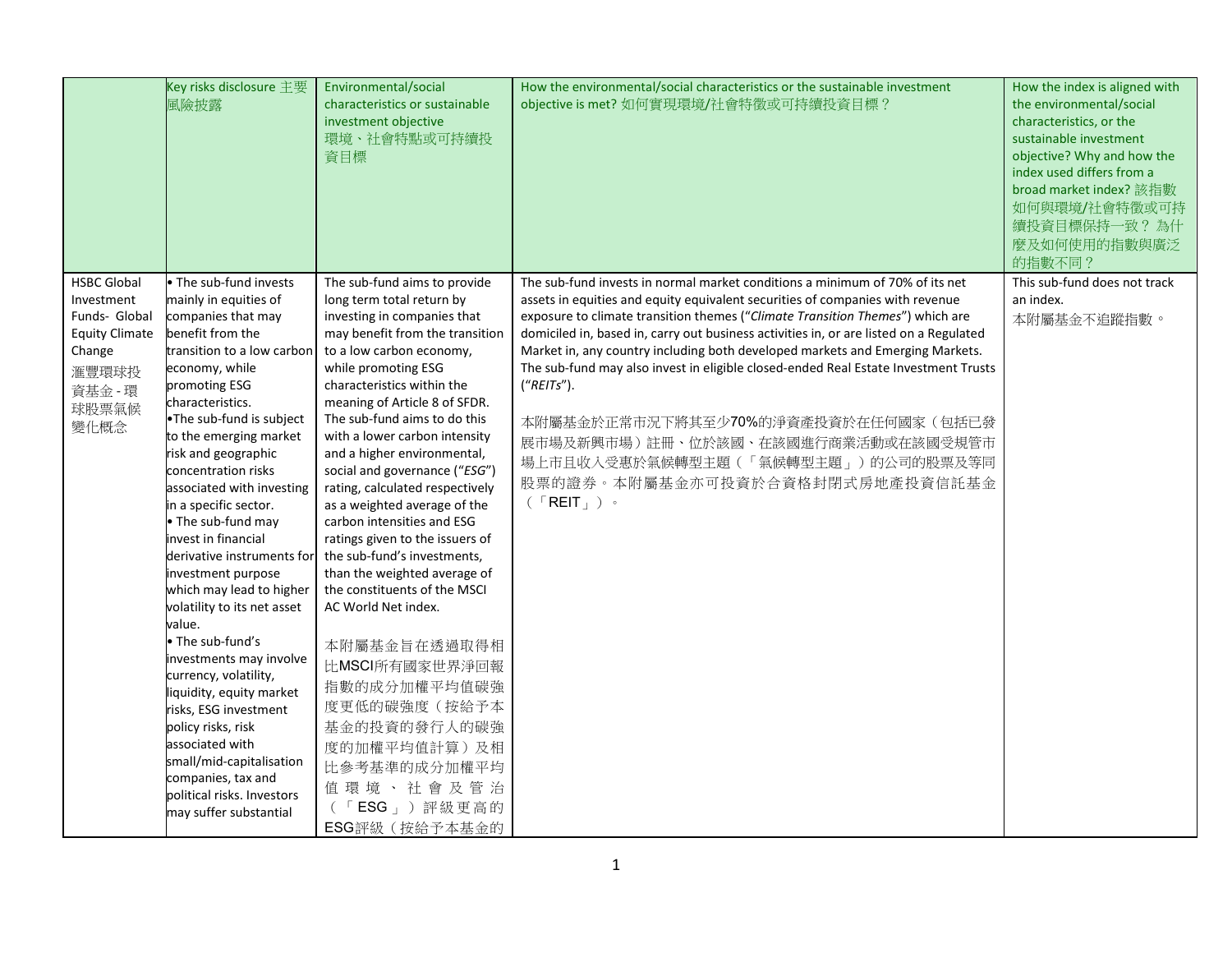|                                                                           | loss of their investments<br>in the Fund.<br>Investors should not<br>invest solely based on<br>actsheet and should read<br>the offering documents<br>for details. | 投資的發行人的ESG評級的<br>加權平均值計算),達致此<br>目標。                                                                                                                                                                                    |                                                                                                                                                                                                                                                                                                                                                                                                                                  |                                                          |
|---------------------------------------------------------------------------|-------------------------------------------------------------------------------------------------------------------------------------------------------------------|-------------------------------------------------------------------------------------------------------------------------------------------------------------------------------------------------------------------------|----------------------------------------------------------------------------------------------------------------------------------------------------------------------------------------------------------------------------------------------------------------------------------------------------------------------------------------------------------------------------------------------------------------------------------|----------------------------------------------------------|
|                                                                           | • 本附屬基金主要投資<br>於可能受惠於向低碳經<br>濟轉型的公司股票,同<br>時促進其 ESG 的特點。<br>● 本基金涉及新興市場<br>風險及投資於特定行業                                                                             |                                                                                                                                                                                                                         |                                                                                                                                                                                                                                                                                                                                                                                                                                  |                                                          |
|                                                                           | 產生的地域集中性風<br>險。<br>• 本附屬基金可投資於<br>金融衍生工具作投資用<br>途,可能使本基金的資<br>產淨值較波動。<br>• 本附屬基金之投資可                                                                              |                                                                                                                                                                                                                         |                                                                                                                                                                                                                                                                                                                                                                                                                                  |                                                          |
|                                                                           | 能涉及貨幣、波動性、<br>流動性、股票市場風<br>險、ESG 投資政策風<br>險、與中小型公司有關<br>的風險、稅務及政治風<br>險。投資者投資於本基<br>金可能蒙受重大損失。                                                                    |                                                                                                                                                                                                                         |                                                                                                                                                                                                                                                                                                                                                                                                                                  |                                                          |
|                                                                           | •投資者不應僅就此基金<br>便覽作出投資決定,而<br>應閱讀發行文件以獲取<br>詳細信息。                                                                                                                  |                                                                                                                                                                                                                         |                                                                                                                                                                                                                                                                                                                                                                                                                                  |                                                          |
| <b>HSBC Global</b><br>Investment<br>Funds- Global<br>Lower Carbon<br>Bond | • The sub-fund invests<br>mainly in fixed income<br>securities while<br>promoting ESG<br>characteristics.<br>• The sub-fund may pay<br>dividends out of capital   | The sub-fund aims to provide<br>long term total return by<br>investing in a portfolio of<br>corporate bonds, while<br>promoting ESG characteristics<br>within the meaning of Article 8<br>of SFDR. The sub-fund aims to | The sub-fund invests (normally a minimum of 70% of its net assets) in Investment<br>Grade and Non-Investment Grade rated fixed income and other similar securities<br>issued by companies meeting certain lower carbon criteria ("Lower Carbon<br>Criteria"). The sub-fund will invest in both developed markets and Emerging<br>Markets. Investments will be denominated in developed market and Emerging<br>Market currencies. | This sub-fund does not track<br>an index.<br>本附屬基金不追蹤指數。 |
| 滙豐環球投資<br>基金 - 環球低<br>碳債券                                                 | or gross of expenses.<br>Dividend is not<br>guaranteed and may<br>result in capital erosion                                                                       | do this with a lower carbon<br>intensity calculated as a<br>weighted average of the<br>carbon intensities of the sub-                                                                                                   | 本附屬基金(通常佔其至少70%的淨資產)投資於由符合若干低碳標準<br>(「低碳標準」)的公司所發行之投資級別及非投資級別固定收益及其他相<br>近類型證券。本附屬基金將投資於已發展市場及新興市場。投資以已成熟市                                                                                                                                                                                                                                                                                                                       |                                                          |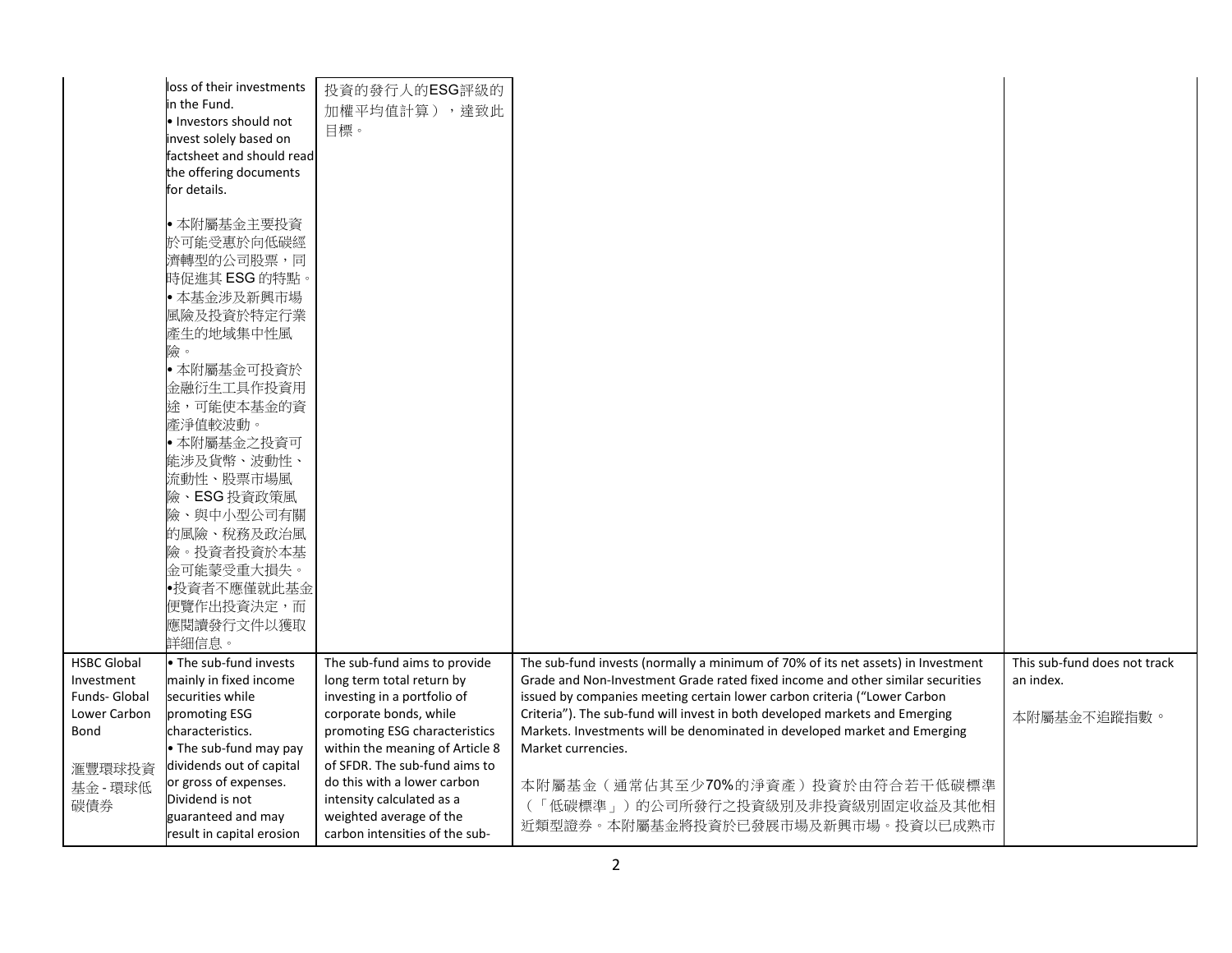| and reduction in net asset                          | fund's investments, than the     | 場及新興市場的貨幣計價。                                                                          |  |
|-----------------------------------------------------|----------------------------------|---------------------------------------------------------------------------------------|--|
| value.                                              | weighted average of the          |                                                                                       |  |
| • The sub-fund may                                  | constituents of the Bloomberg    | Lower Carbon Criteria may include, but are not limited to:                            |  |
| invest in financial                                 | <b>Barclays Global Aggregate</b> | - excluding companies with a carbon intensity above the weighted average of the       |  |
| derivative instruments for                          | Corporate Diversified Index      | constituents of the Reference Benchmark; and                                          |  |
| investment purpose                                  | Hedged USD (the "Reference       | - excluding companies with high carbon intensity relative to their sector; and        |  |
| which may lead to higher                            | Benchmark").                     | - excluding companies with insufficient data to establish their carbon intensity; and |  |
| volatility to its net asset                         |                                  | - including "green bonds" meeting the Green Bond Principles of the International      |  |
| value.                                              | 本附屬基金旨在透過取得相                     | Capital Market Association. Such green bonds are not subject to the                   |  |
| • The sub-fund's                                    | 比彭博巴克萊環球綜合企業                     | aforementioned exclusions.                                                            |  |
| investments may involve                             | 多元化 (美元對沖)                       |                                                                                       |  |
| substantial credit, credit                          | (Bloomberg Barclays Global       | 低碳標準可能包括但不限於:                                                                         |  |
| rating, currency,                                   | Aggregate Corporate              | 不包括碳強度高於參考基準成分的加權平均值的公                                                                |  |
| volatility, liquidity, ESG                          | Diversified Hedged USD)          |                                                                                       |  |
| investment policy,                                  | (「參考基準」)的成分加                     | 司;及                                                                                   |  |
| general debt securities,                            | 權平均值碳強度更低的碳強                     | 不包括碳強度高於所屬行業的公司;及                                                                     |  |
| interest rate, valuation,                           | 度(按給予本基金的投資的                     | 不包括數據不足以確立其碳強度的公司;以及                                                                  |  |
| non-investment grade                                | 碳強度的加權平均值計                       | 包括符合國際資本市場協會制訂的綠色債券原則的                                                                |  |
| and unrated debt                                    | 算),達致此目標。                        | 「綠色債券」。此等綠色債券不受限於上述除外情                                                                |  |
| securities, sovereign                               |                                  | 況。                                                                                    |  |
| debt, emerging markets,                             |                                  |                                                                                       |  |
| tax and political risks.                            |                                  |                                                                                       |  |
| Investors may suffer                                |                                  |                                                                                       |  |
| substantial loss of their                           |                                  |                                                                                       |  |
| investments in the Fund.                            |                                  |                                                                                       |  |
| · Portfolio Currency                                |                                  |                                                                                       |  |
| <b>Hedged Share Classes are</b>                     |                                  |                                                                                       |  |
| subject to higher                                   |                                  |                                                                                       |  |
| currency and exchange                               |                                  |                                                                                       |  |
| rate risks.                                         |                                  |                                                                                       |  |
| . Investors should not                              |                                  |                                                                                       |  |
| invest solely based on                              |                                  |                                                                                       |  |
| factsheet and should read<br>the offering documents |                                  |                                                                                       |  |
| for details.                                        |                                  |                                                                                       |  |
|                                                     |                                  |                                                                                       |  |
| ·本基金主要投資於固                                          |                                  |                                                                                       |  |
| 定收益證券,同時促進                                          |                                  |                                                                                       |  |
| 其 ESG 的特點。                                          |                                  |                                                                                       |  |
|                                                     |                                  |                                                                                       |  |
| ·本基金可從資本中或                                          |                                  |                                                                                       |  |
| 未扣除開支前撥付股                                           |                                  |                                                                                       |  |
| 息。派息不獲保證及會                                          |                                  |                                                                                       |  |
| 導致資本蠶食及資產淨                                          |                                  |                                                                                       |  |
| 值減少。                                                |                                  |                                                                                       |  |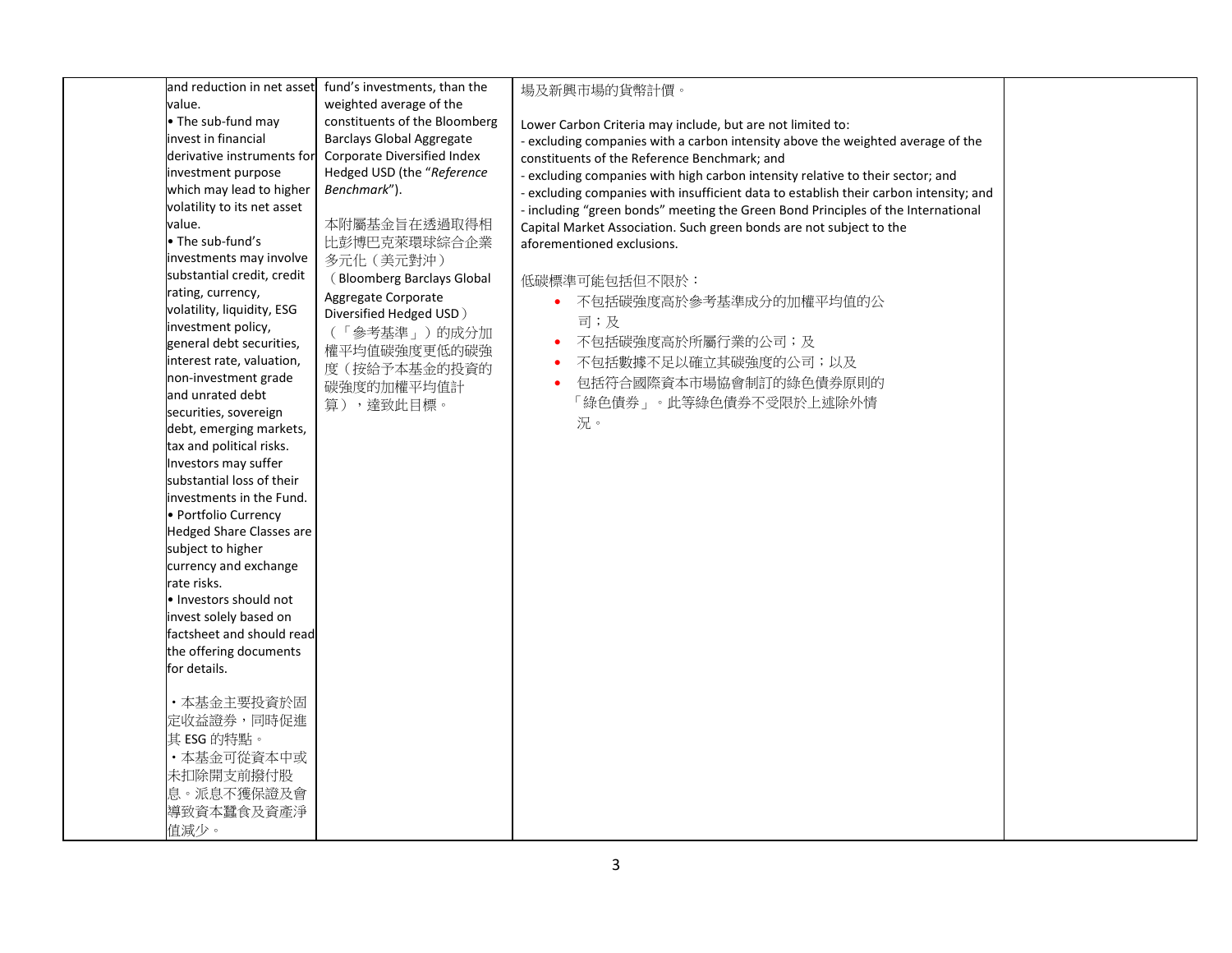|                    | ·本基金可投資於金融                  |                                |                                                                                   |                              |
|--------------------|-----------------------------|--------------------------------|-----------------------------------------------------------------------------------|------------------------------|
|                    | 衍生工具作投資用途,                  |                                |                                                                                   |                              |
|                    | 可能使本基金的資產淨                  |                                |                                                                                   |                              |
|                    | 值較波動。                       |                                |                                                                                   |                              |
|                    | ·本基金之投資可能涉                  |                                |                                                                                   |                              |
|                    | 及重大的信貸、信貸評                  |                                |                                                                                   |                              |
|                    | 級、貨幣、波動性、流                  |                                |                                                                                   |                              |
|                    | 動性、ESG 投資政策風                |                                |                                                                                   |                              |
|                    | 險、一般債務證券、利                  |                                |                                                                                   |                              |
|                    | 率、估值、非投資級別                  |                                |                                                                                   |                              |
|                    | 及未評級的債務證券、                  |                                |                                                                                   |                              |
|                    |                             |                                |                                                                                   |                              |
|                    | 主權債務、新興市場、                  |                                |                                                                                   |                              |
|                    | 稅務及政治風險。投資                  |                                |                                                                                   |                              |
|                    | 者投資於本基金可能蒙                  |                                |                                                                                   |                              |
|                    | 受重大損失。                      |                                |                                                                                   |                              |
|                    | · 投資組合貨幣對沖股                 |                                |                                                                                   |                              |
|                    | 份類別涉及較高的貨幣                  |                                |                                                                                   |                              |
|                    | 和匯率風險。                      |                                |                                                                                   |                              |
|                    | · 投資者不應僅就此基                 |                                |                                                                                   |                              |
|                    | 金便覽作出投資決定,                  |                                |                                                                                   |                              |
|                    | 而應閱讀發行文件以獲                  |                                |                                                                                   |                              |
|                    | 取詳細信息。                      |                                |                                                                                   |                              |
| <b>HSBC Global</b> | • The sub-fund invests      | The sub-fund aims to provide   | In order to lower the exposure to carbon intensive businesses, all stocks in the  | This sub-fund does not track |
| Investment         | mainly in equities while    | long-term total return by      | portfolio are assessed for their carbon intensity. A proprietary systematic       | an index.                    |
| Funds-Global       | promoting ESG               | investing in a portfolio of    | investment process is then used to create a portfolio which maximizes the         |                              |
| Lower Carbon       | characteristics.            | equities, while promoting ESG  | exposure to the higher ranked stocks and which aims for a lower carbon intensity, | 本附屬基金不追蹤指數。                  |
| Equity             | • The sub-fund may          | characteristics within the     | calculated as a weighted average of the carbon intensities of the sub-fund's      |                              |
|                    | invest in financial         | meaning of Article 8 of SFDR.  | investments, than the weighted average of the constituents of the Reference       |                              |
|                    | derivative instruments for  | The sub-fund aims to do this   | Benchmark.                                                                        |                              |
| 滙豐環球投資             | investment purpose          | with a lower carbon intensity, |                                                                                   |                              |
| 基金-環球低             | which may lead to higher    | calculated as a weighted       | 為降低對碳密集型業務的風險,將對投資組合內所有股票進行碳強度評估。                                                 |                              |
| 碳股票                | volatility to its net asset | average of the carbon          | 隨後使用專門的系統投資程序,以便創立一組投資組合能盡量投資於排名較                                                 |                              |
|                    | value.                      | intensities of the sub-fund's  | 高的股票,旨在實現較參考基準成分股的加權平均值更低的碳強度(按基金                                                 |                              |
|                    | • The sub-fund's            | investments, than the          | 的投資的碳強度加權平均值計算)。                                                                  |                              |
|                    | investments may involve     | weighted average of the        |                                                                                   |                              |
|                    | currency, volatility,       | constituents of the MSCI World |                                                                                   |                              |
|                    | liquidity, equity market,   | Net Index (the "Reference      |                                                                                   |                              |
|                    | ESG investment policy,      | Benchmark").                   |                                                                                   |                              |
|                    | geographic concentration    |                                |                                                                                   |                              |
|                    | risks, risk associated with | 本附屬基金旨在透過投資股                   |                                                                                   |                              |
|                    | small/mid-capitalisation    | 票組合,提供長期總回報,                   |                                                                                   |                              |
|                    | companies, tax and          | 同時促進 SFDR 第8條界定的               |                                                                                   |                              |
|                    | political risks. Investors  | ESG 特點。本附屬基金旨在                 |                                                                                   |                              |
|                    |                             |                                |                                                                                   |                              |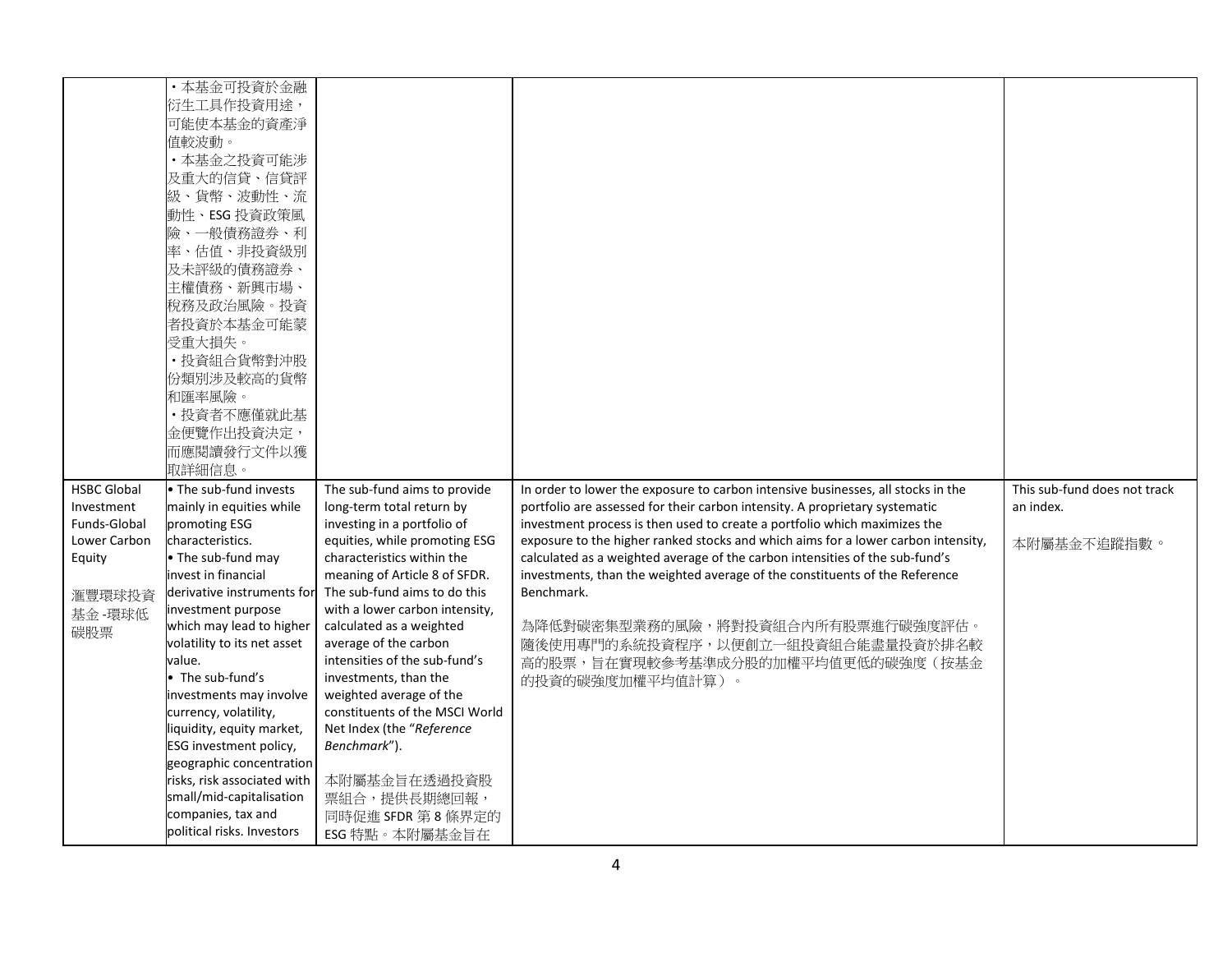|                    | may suffer substantial     | 達至該目標的同時,實現較                      |                                                                                    |                              |
|--------------------|----------------------------|-----------------------------------|------------------------------------------------------------------------------------|------------------------------|
|                    | loss of their investments  | 摩根士丹利世界淨回報指數                      |                                                                                    |                              |
|                    | in the sub-fund.           | (MSCI World Net Index)            |                                                                                    |                              |
|                    | . Investors should not     | (「參考基準」)更低的碳                      |                                                                                    |                              |
|                    | invest solely based on     | 強度(按附屬基金投資的碳                      |                                                                                    |                              |
|                    | factsheet and should read  | 強度加權平均值計算)。                       |                                                                                    |                              |
|                    | the offering documents     |                                   |                                                                                    |                              |
|                    | for details.               |                                   |                                                                                    |                              |
|                    |                            |                                   |                                                                                    |                              |
|                    | ・本附屬基金主要投資                 |                                   |                                                                                    |                              |
|                    | 於股票,同時促進其                  |                                   |                                                                                    |                              |
|                    | ESG 的特點。                   |                                   |                                                                                    |                              |
|                    | ·本附屬基金可投資於                 |                                   |                                                                                    |                              |
|                    | 金融衍生工具作投資用                 |                                   |                                                                                    |                              |
|                    | 途,可能使本基金的資                 |                                   |                                                                                    |                              |
|                    | 產淨值較波動。                    |                                   |                                                                                    |                              |
|                    | ·本附屬基金之投資可                 |                                   |                                                                                    |                              |
|                    | 能涉及貨幣、波動性、                 |                                   |                                                                                    |                              |
|                    |                            |                                   |                                                                                    |                              |
|                    | 流動性、股票市場、ESG               |                                   |                                                                                    |                              |
|                    | 投資政策風險、地域集                 |                                   |                                                                                    |                              |
|                    | 中風險、與中小型公司                 |                                   |                                                                                    |                              |
|                    | 有關的風險、稅務及政                 |                                   |                                                                                    |                              |
|                    | 治風險。投資者投資於                 |                                   |                                                                                    |                              |
|                    | 本基金可能蒙受重大損                 |                                   |                                                                                    |                              |
|                    | 失。                         |                                   |                                                                                    |                              |
|                    | · 投資者不應僅就此基                |                                   |                                                                                    |                              |
|                    | 金便覽作出投資決定,                 |                                   |                                                                                    |                              |
|                    | 而應閱讀發行文件以獲                 |                                   |                                                                                    |                              |
|                    | 取詳細信息。                     |                                   |                                                                                    |                              |
| <b>HSBC Global</b> | • The sub-fund invests     | The Sub-Fund aims to provide      | In normal market conditions a minimum of 70% of the Sub-Fund's net asset value     | This sub-fund does not track |
| Sustainable        | mainly in a diversified    | income with moderate capital      | will be invested in Sustainable Assets (directly, indirectly through investment in | an index.                    |
| Multi-Asset        | portfolio of global assets | growth through investment in      | sustainable underlying funds which are collective investment schemes that are      |                              |
| Income Fund        | that form part of          | a diversified portfolio of global | sponsored and/or managed by HSBC and employ a sustainable investment strategy      | 本附屬基金不追蹤指數。                  |
|                    | sustainable investment     | assets that form part of          | as further described below ("Sustainable Underlying Funds"), and/or indirectly     |                              |
| 滙豐環球可持             | strategies ("Sustainable   | sustainable investment            | through financial derivative instruments used for market access or exposure        |                              |
| 續多元資產入             | Assets").                  | strategies ("Sustainable          | replication purposes) such as equities (including REITs) and equity equivalent     |                              |
| 息基金                | • The sub-fund invests its | Assets"). Through investment      | securities(including, but not limited to, American Depositary Receipts and Global  |                              |
|                    | asset based on certain     | in Sustainable Assets, the Sub-   | Depositary Receipts), fixed income securities, money market and cash instruments   |                              |
|                    | <b>ESG and sustainable</b> | Fund aims to invest in a          | and other instruments, such as convertible bonds, asset backed securities, asset-  |                              |
|                    | investment strategies.     | portfolio with a higher           | backed commercial papers and mortgage backed securities, related to both           |                              |
|                    | The use of Sustainable     | weighted average                  | developed and emerging markets. The Sub-Fund may invest its remaining net asset    |                              |
|                    | Criteria may affect the    | environmental, social and         | value in assets similar to the aforementioned but which are not considered         |                              |
|                    | sub-fund's investment      | governance ("ESG") score          | Sustainable Assets.                                                                |                              |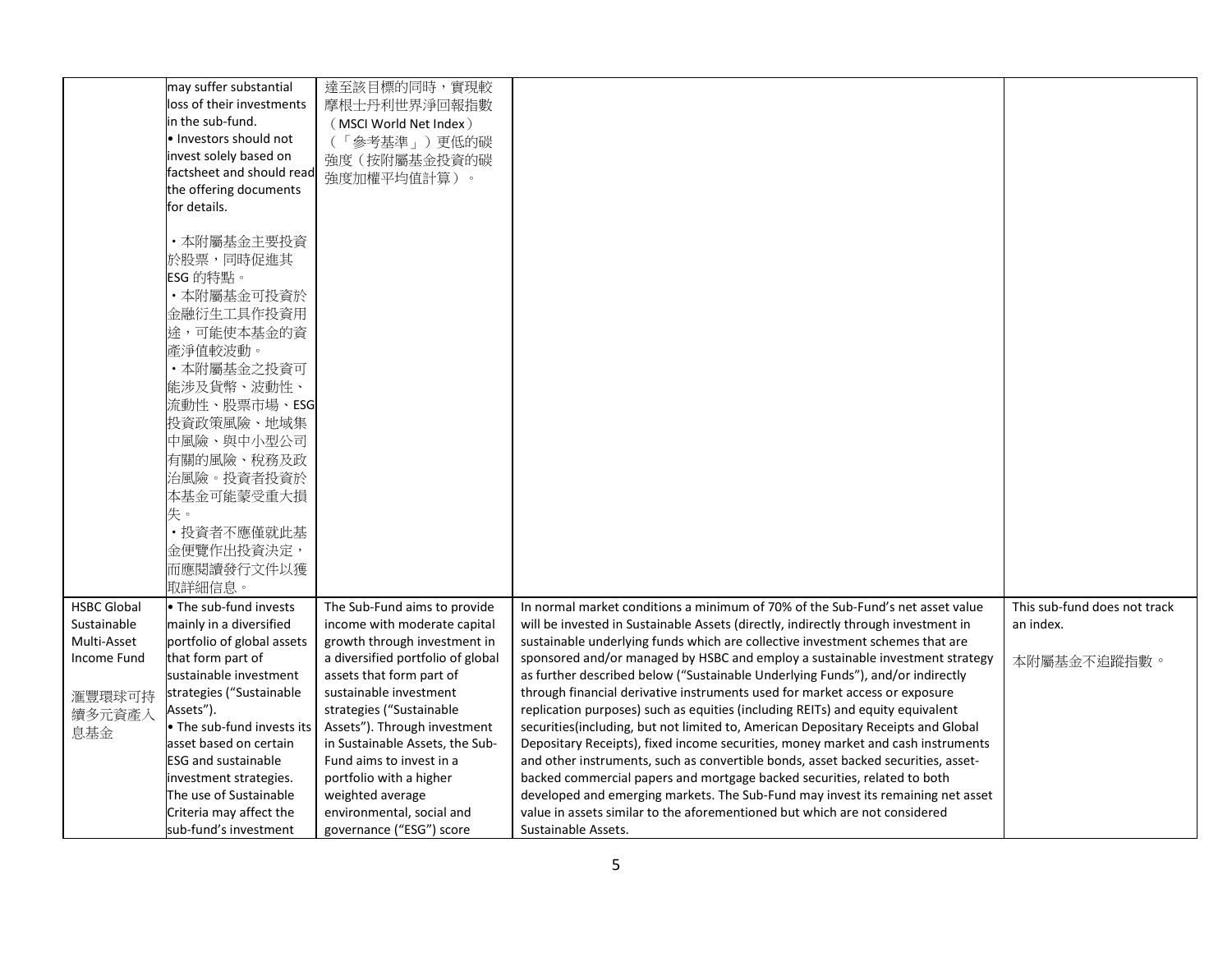| performance which<br>perform differently<br>compared to similar<br>funds that do not use<br>such criteria.<br>• The sub-fund's asset<br>allocation strategy<br>balancing income, long<br>term expected returns<br>and risk may not achieve<br>the desired results under<br>all circumstances and<br>market conditions.<br>Change in sustainable<br>investment strategies<br>may involve rebalancing<br>of the investments of the<br>sub-fund and therefore<br>the sub-fund may incur<br>greater transaction costs<br>than a fund employing a<br>buy-and-hold allocation<br>strategy.<br>• The sub-fund may<br>invest in financial<br>derivative instruments<br>(eg. Covered Call Options)<br>for investment purpose<br>which may lead to higher<br>volatility to its net asset | ("ESG Score") and lower<br>weighted average carbon<br>intensity ratings ("Carbon<br>Intensity Ratings") than if it<br>invested in an equivalent<br>portfolio of standard market<br>capitalisation indices<br>("Sustainability Reference<br>Comparator").<br>本附屬基金旨在透過投資於<br>構成可持續投資策略一部分<br>的多元化環球資產(「可持<br>續資產」)投資組合,以提<br>供收入及溫和資本增值。 透<br>過投資於可持續資產,附屬<br>基金旨在投資於相比其投資<br>於同等的標準市值指數投資<br>組合(「可持續參考比較對<br>象」),具有較高的加權平<br>均環境、社會及管治<br>(「ESG」)評分(「ESG評<br>分」)及較低的加權平均碳<br>強度評級 (「碳強度評<br>級」)之投資組合。 | The Sub-Fund may invest up to 90% of its net asset value in units or shares of<br>collective investment schemes ("Underlying Funds") (including Sustainable<br>Underlying Funds) as long as the overall portfolio is aligned with the investment<br>objective, policy and strategy of the Sub-Fund. Such Underlying Funds will<br>comprise (a) Underlying Funds which are authorised by the SFC; and/or (b)<br>Underlying Funds which are eligible schemes (the list of "eligible schemes" is as<br>specified by the SFC from time to time which includes, but is not limited to,<br>schemes domiciled in Luxembourg, Ireland and the United Kingdom) whether<br>authorised by the SFC or not; and/or (c) up to a maximum of 10% of its net asset<br>value in Underlying Funds which are non-eligible schemes not authorised by the<br>SFC. The Sub-Fund will invest in HSBC sponsored and/or managed Underlying<br>Funds unless an appropriate fund is not available.<br>Sustainable Assets are those that form part of a sustainable investment strategy (a<br>"Sustainable Investment Strategy"). Sustainable Investment Strategies will invest<br>according to both (a) HSBC Asset Management's responsible investing policies; and<br>(b) at least one or more of the following strategies:<br>ESG Enhanced strategies – covers the following strategies that<br>$\bullet$<br>intentionally invest in companies based on relative ESG performance or<br>momentum:<br>Strategies that aim to invest in ESG improving companies (e.g.<br>$\underline{\mathsf{O}}$<br>companies with an improving Carbon Intensity Rating or<br>improving overall ESG Scores); or<br>Strategies that aim to deliver a specified outcome (e.g. having a<br>$\subseteq$<br>better ESG Score than a benchmark) by focusing on investments<br>with a high ESG Score; or<br>Strategies that aim, through positive screening (best-in-class<br>$\Omega$<br>screening), to invest in sectors, companies or projects that are |
|--------------------------------------------------------------------------------------------------------------------------------------------------------------------------------------------------------------------------------------------------------------------------------------------------------------------------------------------------------------------------------------------------------------------------------------------------------------------------------------------------------------------------------------------------------------------------------------------------------------------------------------------------------------------------------------------------------------------------------------------------------------------------------|-------------------------------------------------------------------------------------------------------------------------------------------------------------------------------------------------------------------------------------------------------------------------------------------------------------------------------------------------------------------------------------------------------------------------------------------------------------------------------------------------------|---------------------------------------------------------------------------------------------------------------------------------------------------------------------------------------------------------------------------------------------------------------------------------------------------------------------------------------------------------------------------------------------------------------------------------------------------------------------------------------------------------------------------------------------------------------------------------------------------------------------------------------------------------------------------------------------------------------------------------------------------------------------------------------------------------------------------------------------------------------------------------------------------------------------------------------------------------------------------------------------------------------------------------------------------------------------------------------------------------------------------------------------------------------------------------------------------------------------------------------------------------------------------------------------------------------------------------------------------------------------------------------------------------------------------------------------------------------------------------------------------------------------------------------------------------------------------------------------------------------------------------------------------------------------------------------------------------------------------------------------------------------------------------------------------------------------------------------------------------------------------------------------------------------------------------------------------------------------------------------------------------|
| value.<br>• The sub-fund may pay<br>dividends/payouts out of<br>capital or gross of<br>expenses.<br>Dividend/payout is not<br>guaranteed and may<br>result in capital erosion<br>and reduction in net asset<br>value.<br>• The sub-fund may<br>invest in other collective<br>investment schemes, and<br>need to bear the<br>underlying funds' fees                                                                                                                                                                                                                                                                                                                                                                                                                             |                                                                                                                                                                                                                                                                                                                                                                                                                                                                                                       | relatively more advanced in managing ESG risks/opportunities<br>(e.g. investing in companies with top performing ESG Scores for<br>their sector or in the investment universe).<br>Thematic $-$ covers strategies investing in ESG related growth areas and<br>trends, by seeking out companies or sectors that align with specific<br>sustainable outcomes (e.g. climate change, clean energy, or<br>demographics). This may include themes aligned with one or more United<br>Nations Sustainable Development Goals and, depending on the theme,<br>may be identified based on revenues that are generated from products or<br>services related to such theme.<br>Impact investing $-$ direct investing into companies, organisations and<br>$\bullet$<br>funds with the intention to deliver a direct, positive and measurable                                                                                                                                                                                                                                                                                                                                                                                                                                                                                                                                                                                                                                                                                                                                                                                                                                                                                                                                                                                                                                                                                                                                                                       |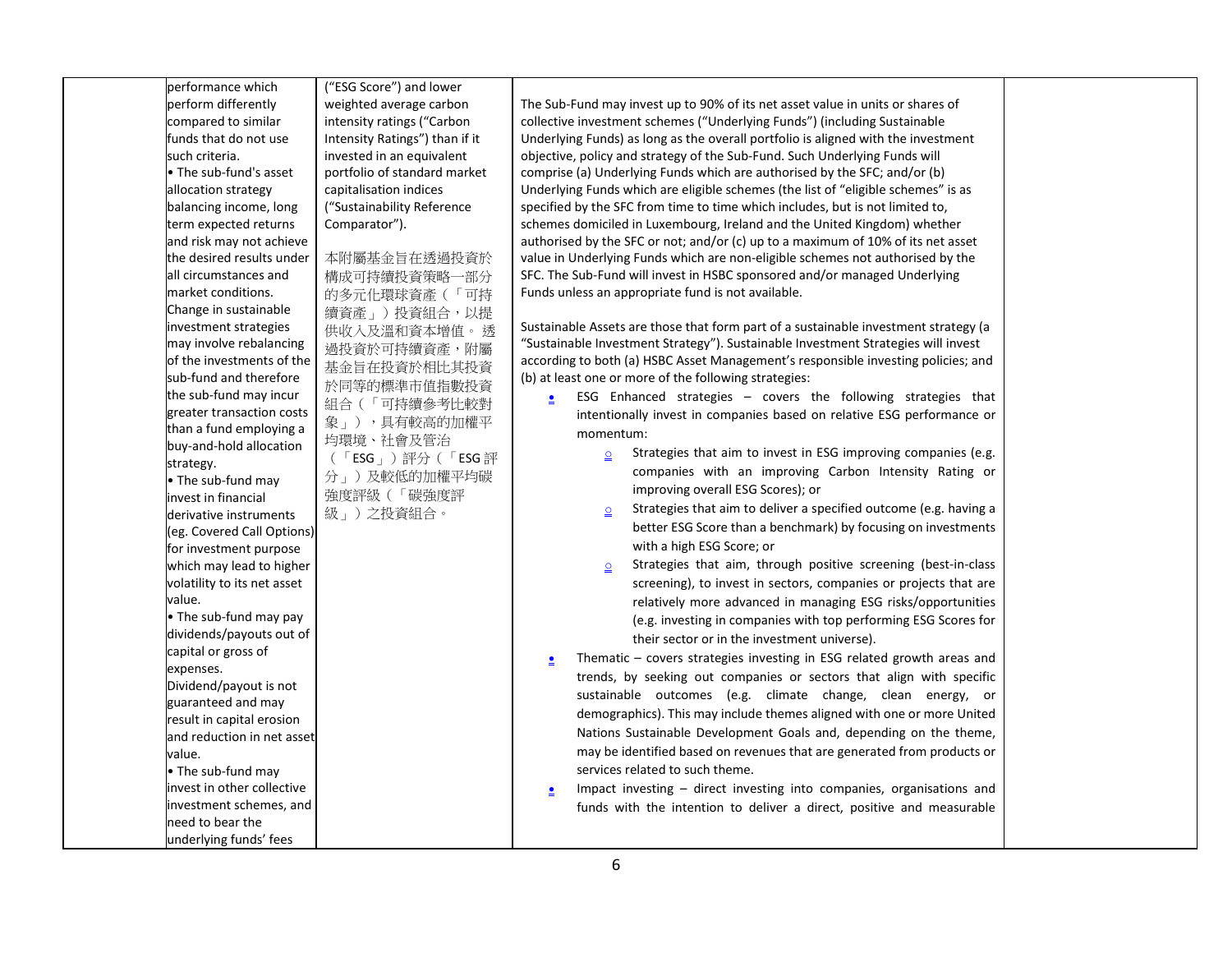and expenses on top of the Fund's own fees and expenses. • The sub-fund's investments may involve substantial credit, credit rating, currency, volatility, liquidity, interest rate, valuation, emerging markets, tax and political risks and risks related to general equity market, general debt securities, sovereign debt, investment strategy, mainland China market, small/midcapitalisation companies, non-investment grade and unrated debt securities, convertible securities. Investors may suffer substantial loss of their investments in the sub-fund. • Base Currency Hedged Share Classes and RMB denominated Class are subject to higher currency and exchange rate risks. • Investors should not invest solely based on factsheet and should read the offering documents for details. ・本基金主要投資於構 成 可 持 續 投 資 策 略 一 部 分的多元化環球資產組 合(「可持續資產」)。 ・本基金可根據投資政 策所載的若干 ESG 及可 持 續 投 資 策 略 投 資 其 資

impact on society and/or the environment (e.g. green bonds, social impact bonds).

In accordance with HSBC Asset Management's responsible investing policies, Sustainable Investment Strategies will not invest in companies considered to be involved in weapons banned by international convention (e.g. Anti-Personnel Mines, Chemical weapons, Cluster munitions).

To identify eligible investments, pursuant to a Sustainable Investment Strategy, the investment adviser of the Sub-Fund and the Sustainable Underlying Funds may rely on expertise, research and information provided by well-established financial data providers (when available) and/or its own proprietary research.

Sustainable investments is an evolving theme and the range of Sustainable Investment Strategies the Sub-Fund invests in may change in future. There may be periods where all of the Sustainable Investment Strategies have been represented in the Sub-Fund and other times where this is not the case.

To demonstrate the performance of the Sub-Fund against its sustainable investment aim, the ESG Scores and Carbon Intensity Ratings of the Sub-Fund are compared to the scores/ratings of a Sustainability Reference Comparator and such comparison is available from the Manager on request and on the website www.assetmanagement.hsbc.com/hk (the website has not been reviewed by the SFC). ESG Scores are a recognised way of measuring the level of sustainability in a company, market or investment fund. Carbon intensity considers how much a company or market contributes to global carbon emissions relative to its size. When comparing the Sub-Fund's ESG Scores and Carbon Intensity Ratings against the Sustainability Reference Comparator, the Investment Adviser may rely on expertise, research and information provided by well-established financial data providers (when available) and/or the proprietary research of the Investment Adviser.

The Sustainability Reference Comparator represents the ESG Scores and Carbon Intensity Ratings the Sub-Fund might have achieved if it did not have a sustainable investment aim. The Sustainability Reference Comparator is a combination of indices that represent the asset classes held by the Sub-Fund and in the same proportions (weighting) as the Sub-Fund. As at the date of this document the indices used are shown below:

| <b>Asset class</b>         | Index                        |
|----------------------------|------------------------------|
| Global equities (developed | <b>MSCI World</b>            |
| markets)                   |                              |
| Global equities (emerging  | <b>MSCI Emerging Markets</b> |
| markets)                   |                              |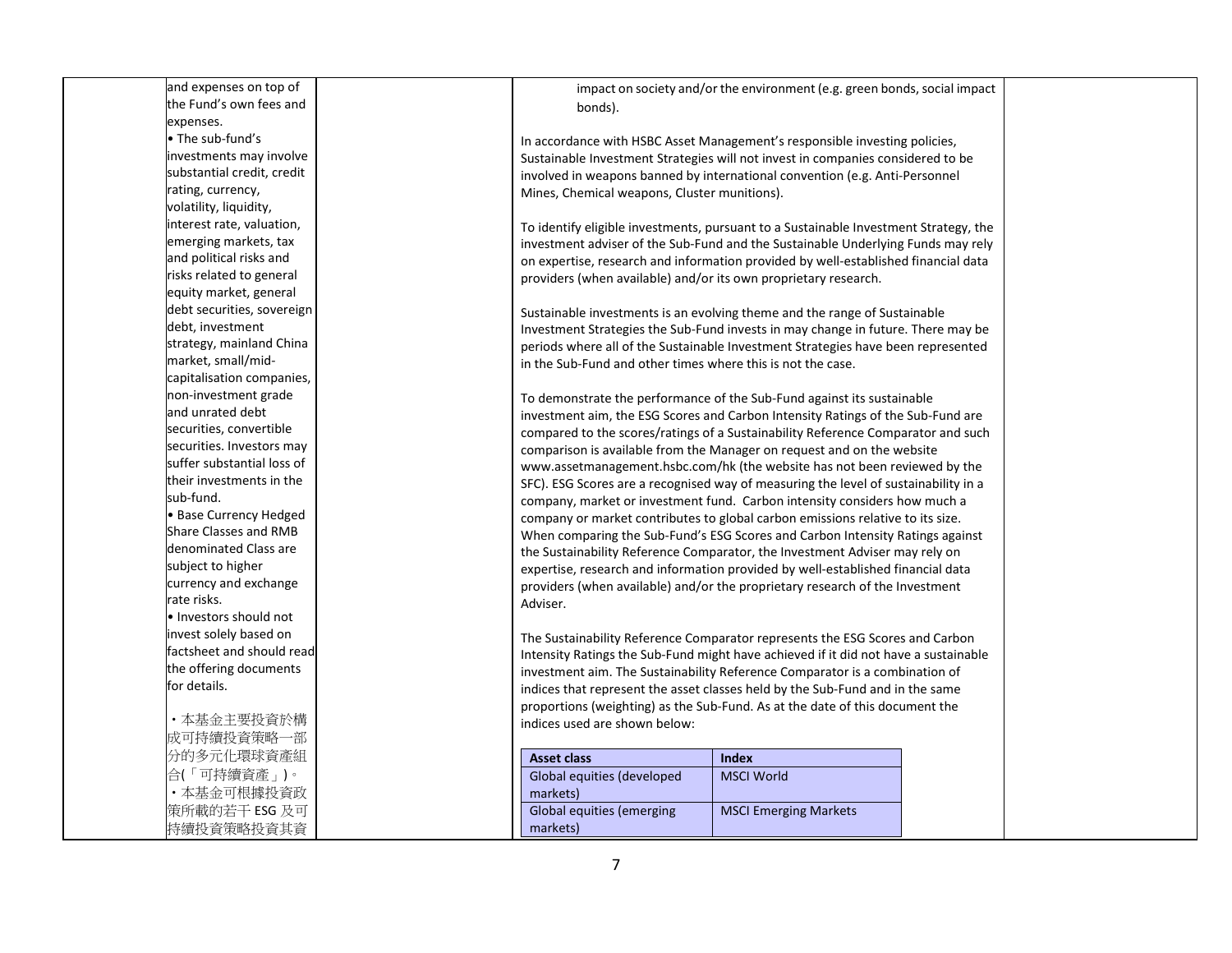| 產。使用可持續準則可  |  |
|-------------|--|
| 能會影響本基金的投資  |  |
| 表現,因此,與並無使  |  |
| 用該準則的類似基金相  |  |
| 比,本基金的表現可能  |  |
| 不同。         |  |
| ・在所有情況和市場條  |  |
| 件下,本基金的資產配  |  |
| 置策略在平衡收入,長  |  |
| 期預期回報及風險可能  |  |
| 無法達到預期的結果。  |  |
| 可持續投資策略改變可  |  |
| 能涉及重新調整本基金  |  |
| 的投資,因此本基金可  |  |
| 能產生比執行買入與持  |  |
| 有配置策略的基金較高  |  |
| 的交易成本。      |  |
| ・本基金可投資於金融  |  |
| 衍生工具(例如備兌認購 |  |
| 期權)作投資用途,可能 |  |
| 使本基金的資產淨值較  |  |
| 波動。         |  |
| • 本基金可從資本中或 |  |
| 未扣除開支前發放股息/ |  |
| 派付。派息/派付不獲保 |  |
| 證及會導致資本蠶食及  |  |
| 資產淨值減少。     |  |
| ・本基金或會投資於其  |  |
| 他集體投資計劃,須承  |  |
| 擔本基金及所投資的基  |  |
| 金的費用及開支。    |  |
| ·本基金之投資可能涉  |  |
| 及重大的信貸、信貸評  |  |
| 級、貨幣、波動性、流  |  |
| 動性、利率、估值、新  |  |
| 興市場、稅務及政治風  |  |
| 險、及與一般股票市   |  |
| 場、一般債務證券、主  |  |
| 權債務、投資策略、中  |  |
| 國內地市場、與中小型  |  |
| 公司有關的風險、非投  |  |
| 資級別及未評級的債務  |  |

| Global equities (both<br>developed and emerging<br>market) | <b>MSCI ACWI High Dividend</b><br>Yield           |
|------------------------------------------------------------|---------------------------------------------------|
| Global high yield bonds                                    | BofAML Global HY BB-B<br>Constrained              |
| Global emerging market debt<br>local currency              | <b>JPM GBI EM Global</b><br>Diversified           |
| Global emerging market debt<br>hard currency               | <b>JPM EMBI Global Diversified</b>                |
| Global government bonds                                    | <b>FTSE World Government</b><br><b>Bond Index</b> |
| Global corporate Bonds                                     | <b>Barclays Global Aggregate</b><br>Corporate     |
| Global property                                            | <b>FTSE EPRA/NAREIT Developed</b>                 |

The composition of the Sustainability Reference Comparator varies over time in line with the asset classes and proportions held by the Sub-Fund. In addition, over time the Investment Adviser may decide to add or remove asset classes in line with the Sub-Fund's investment policy and/or the Investment Adviser may decide to replace a Sustainability Reference Comparator index if, in the Investment Adviser's opinion, a better index to represent an asset class is available. Any such change may be made at any time and subsequently reflected in the investment policy and notified to investors.

在正常市況下,附屬基金的資產淨值至少 70%將投資於可持續資產(直接、 間接透過投資於屬由滙豐保薦及/或管理的集合投資計劃並採取下文進一步 詳述的可持續投資策略之可持續相關基金(「可持續相關基金」),及/或 間接透過作為進入市場或投資複製用途的金融衍生工具 ),例如有關已發展 及新興市場的股票(包括 REITs)及等同股票的證券(包括但不限於美國預託 證券及環球預託證券)、固定收益證券、貨幣市場和現金工具及其他工具, 例如可轉換債券、資產抵押證券、資產抵押商業票據及按揭證券。附屬基金 可將其餘下資產淨值投資於類似上述但並不被視為可持續資產的資產。

只要整體投資組合與附屬基金的投資目標、政策及策略相一致,附屬基金可 將其資產淨值最多 90%投資於集合投資計劃(「相關基金」)(包括可持續 相關基金)的單位或股份。該等相關基金將包括(a)獲證監會認可的相關基 金;及/或(b) 屬於合資格計劃(「合資格計劃」名單由證監會不時訂明,包 括但不限於在盧森堡、愛爾蘭及英國註冊的計劃)(不論是否獲證監會認 可)的相關基金; 及/或(c)其資產淨值最多 10%投資於屬未獲證監會認可的 非合資格計劃之相關基金。除非並無合適的基金,附屬基金將投資於由滙豐 保薦及/或管理的相關基金。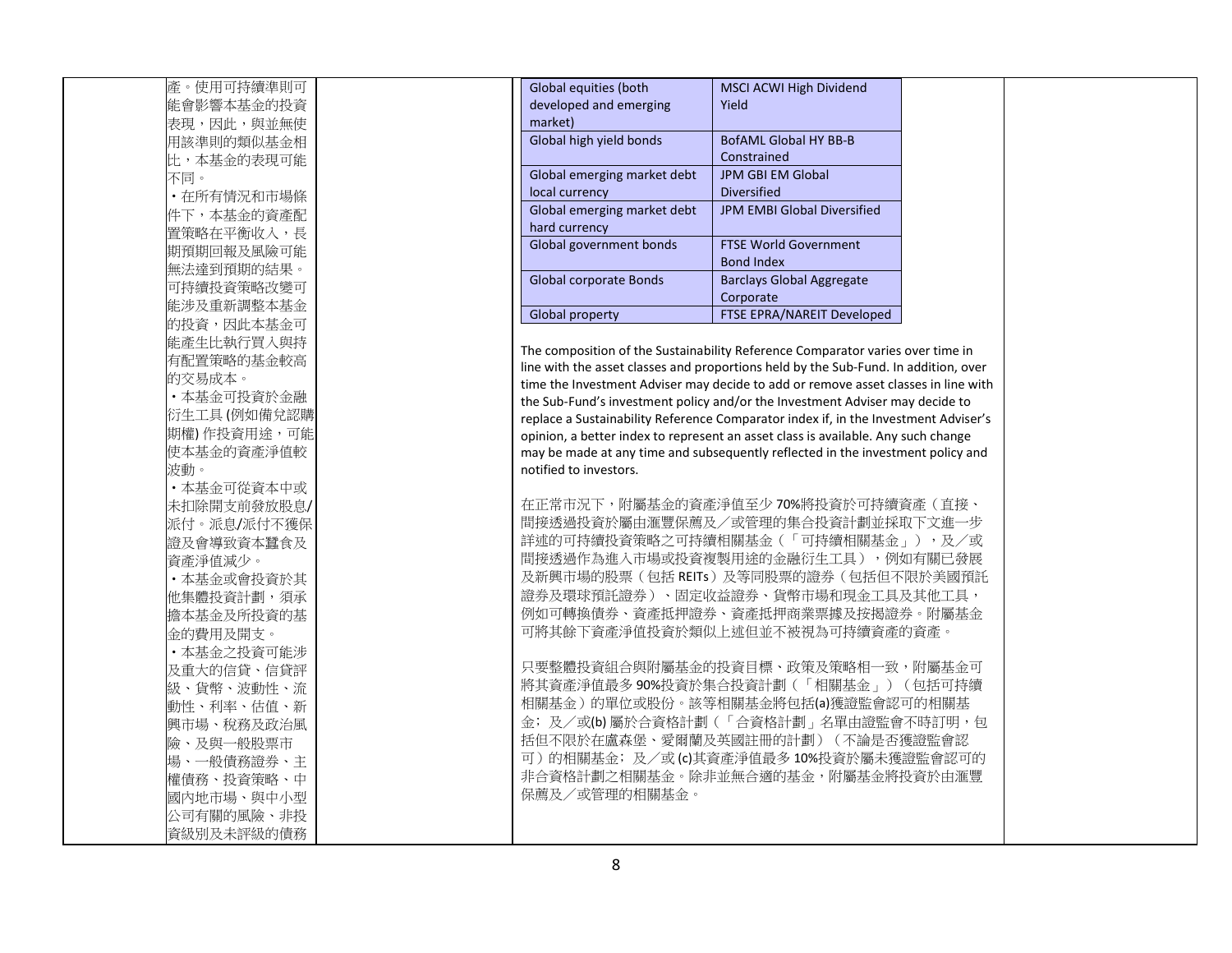| 證券和可轉換證券有關              | 可持續資產指該等構成可持續投資策略(「可持續投資策略」)一部分的資                         |  |
|-------------------------|-----------------------------------------------------------|--|
| 的風險。投資者投資於              | 產。可持續投資策略將根據(a) 滙豐投資管理的責任投資政策; 及(b) 下列至                   |  |
| 本基金可能蒙受重大損              | 少一項或多項策略推行投資:                                             |  |
| 失。                      |                                                           |  |
| ·基本貨幣對沖股份類              | ESG 增強策略 - 涵蓋以下有意根據相對 ESG 表現或動力對公司進行投資之                   |  |
| 別和人民幣計價類別涉              | 策略:                                                       |  |
| 及較高的貨幣和匯率風              | 旨在投資於 ESG 持續改善的公司之策略(例如碳強度評級持續改<br>$\circ$                |  |
| 險。                      | 善或整體 ESG 評分持續改善的公司 );或                                    |  |
| • 投資者不應僅就此基             | o 透過專注於具有高 ESG 評分的投資以實現特定結果(例如獲得高                         |  |
| 金資料表作出投資決<br>定,而應閱讀發行文件 | 於指標的 ESG 評分 )的策略; 或                                       |  |
| 以獲取詳細信息。                | o 旨在透過正面篩選(同類最佳篩選)以投資於在管理 ESG 風險/                         |  |
|                         | 機會方面相對較超前的行業、公司或項目之策略(例如投資於行業                             |  |
|                         | 或投資範圍內 ESG 評分位列前茅的公司 )。                                   |  |
|                         |                                                           |  |
|                         | - <b>主題 –</b> 涵蓋透過物色符合特定可持續結果(例如氣候變化、清潔能源或人口<br>$\bullet$ |  |
|                         | 分佈)的公司或行業以投資於與 ESG 相關的增長領域及趨勢之策略。這可能                      |  |
|                         | 包括與一個或多個《聯合國可持續發展目標》一致的主題,並(視乎主題而                         |  |
|                         | 定)可根據與該主題相關的產品或服務產生的收入予以識別。                               |  |
|                         |                                                           |  |
|                         | ● <b>影響力投資</b> – 直接投資於擬對社會及/或環境帶來直接、正面及可衡量影響              |  |
|                         | 力的公司、機構及基金(例如綠色債券、社會影響力債券)。                               |  |
|                         |                                                           |  |
|                         | 根據滙豐投資管理的責任投資政策,可持續投資策略不會投資於被視為涉及                         |  |
|                         | 國際公約所禁止的武器(例如致命地雷、化學武器、集束彈藥)之公司。                          |  |
|                         |                                                           |  |
|                         | 為識別合資格投資,根據可持續投資策略,附屬基金及可持續相關基金的投                         |  |
|                         | 資顧問可依賴具規模的金融數據提供機構(如可用)所提供的專業知識、研                         |  |
|                         | 究及資料及/或其本身的專有研究。                                          |  |
|                         | 可持續投資是一個不斷演變的主題,而附屬基金投資的可持續投資策略的範                         |  |
|                         | 圍日後可能改變。或許在某些時期,所有可持續投資策略均反映於附屬基                          |  |
|                         | 金,而在其他期間則不會如此。                                            |  |
|                         |                                                           |  |
|                         | 為顯示附屬基金相對其可持續投資目標的表現,將附屬基金的 ESG 評分及碳                      |  |
|                         | 強度評級與可持續參考比較對象的評分/評級進行比較,有關比較可向經理                         |  |
|                         | 人索取及載於網站 www.assetmanagement.hsbc.com/hk (該網站未經證監會審       |  |
|                         | 閱)。ESG 評分為一種衡量公司、市場或投資基金的可持續性水平的公認方                       |  |
|                         | 法。碳強度考慮公司或市場相對其規模為全球帶來多少的碳排放量。當將附                         |  |
|                         | 屬基金的 ESG 評分及碳強度評級與可持續參考比較對象進行比較時, 投資顧                     |  |
|                         | 問可依賴由具規模的金融數據提供商(如可用)提供的專業知識、研究及資                         |  |
|                         | 料及/或投資顧問的專有研究。                                            |  |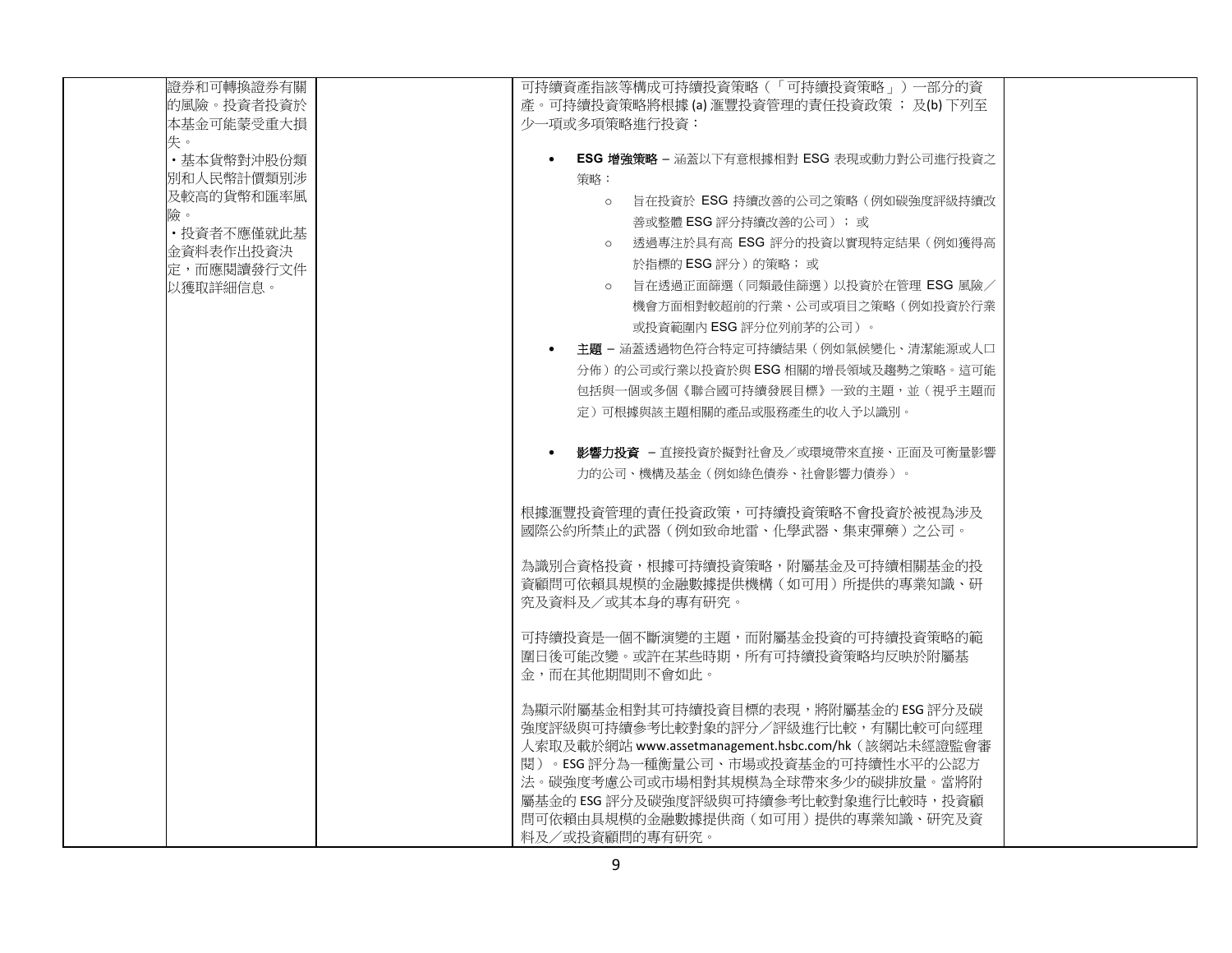|                                                                                                     |                                                                                                                                                                                                            |                                                                                                                                                                                                                                               | 可持續參考比較對象代表附屬基金在沒有可持續投資目標的情況下可能達到<br>的 ESG 評分及碳強度評級。可持續參考比較對象指代表附屬基金所持資產類<br>別的指數之組合(與附屬基金的比例(比重)相同)。截至本文件日期,所<br>使用的指數如下所示:                                                                                                                                                                                                                                                                                                                                                                                                                                 |                                                                                                                                                                                                                                                                   |                                                          |
|-----------------------------------------------------------------------------------------------------|------------------------------------------------------------------------------------------------------------------------------------------------------------------------------------------------------------|-----------------------------------------------------------------------------------------------------------------------------------------------------------------------------------------------------------------------------------------------|--------------------------------------------------------------------------------------------------------------------------------------------------------------------------------------------------------------------------------------------------------------------------------------------------------------------------------------------------------------------------------------------------------------------------------------------------------------------------------------------------------------------------------------------------------------|-------------------------------------------------------------------------------------------------------------------------------------------------------------------------------------------------------------------------------------------------------------------|----------------------------------------------------------|
|                                                                                                     |                                                                                                                                                                                                            |                                                                                                                                                                                                                                               | 資產類別                                                                                                                                                                                                                                                                                                                                                                                                                                                                                                                                                         | 指數                                                                                                                                                                                                                                                                |                                                          |
|                                                                                                     |                                                                                                                                                                                                            |                                                                                                                                                                                                                                               | 全球股票 (已發展市場)                                                                                                                                                                                                                                                                                                                                                                                                                                                                                                                                                 | MSCIU界                                                                                                                                                                                                                                                            |                                                          |
|                                                                                                     |                                                                                                                                                                                                            |                                                                                                                                                                                                                                               | 全球股票 (新興市場)                                                                                                                                                                                                                                                                                                                                                                                                                                                                                                                                                  | MSCI 新興市場                                                                                                                                                                                                                                                         |                                                          |
|                                                                                                     |                                                                                                                                                                                                            |                                                                                                                                                                                                                                               | 全球股票 (已發展市場及新興市場)                                                                                                                                                                                                                                                                                                                                                                                                                                                                                                                                            | MSCI ACWI 高股息收益                                                                                                                                                                                                                                                   |                                                          |
|                                                                                                     |                                                                                                                                                                                                            |                                                                                                                                                                                                                                               | 全球高收益債券                                                                                                                                                                                                                                                                                                                                                                                                                                                                                                                                                      | 美銀美林全球高收益BB-B受限制                                                                                                                                                                                                                                                  |                                                          |
|                                                                                                     |                                                                                                                                                                                                            |                                                                                                                                                                                                                                               | 全球新興市場本幣債券                                                                                                                                                                                                                                                                                                                                                                                                                                                                                                                                                   | 摩根 GBI EM 全球多元化                                                                                                                                                                                                                                                   |                                                          |
|                                                                                                     |                                                                                                                                                                                                            |                                                                                                                                                                                                                                               | 全球新興市場硬貨幣債券                                                                                                                                                                                                                                                                                                                                                                                                                                                                                                                                                  | 摩根 EMBI全球多元化                                                                                                                                                                                                                                                      |                                                          |
|                                                                                                     |                                                                                                                                                                                                            |                                                                                                                                                                                                                                               | 全球政府債券                                                                                                                                                                                                                                                                                                                                                                                                                                                                                                                                                       | 富時世界政府債券指數                                                                                                                                                                                                                                                        |                                                          |
|                                                                                                     |                                                                                                                                                                                                            |                                                                                                                                                                                                                                               | 全球企業債券                                                                                                                                                                                                                                                                                                                                                                                                                                                                                                                                                       | 巴克萊全球綜合企業                                                                                                                                                                                                                                                         |                                                          |
|                                                                                                     |                                                                                                                                                                                                            |                                                                                                                                                                                                                                               | 全球地產                                                                                                                                                                                                                                                                                                                                                                                                                                                                                                                                                         | 富時 EPRA/NAREIT 已發展市場                                                                                                                                                                                                                                              |                                                          |
| <b>HSBC Global</b><br>Investment<br>Funds - Global<br>Equity<br>Sustainable<br>Healthcare<br>滙豐環球投資 | . The Fund invests mainly<br>in companies with<br>current and/or expected<br>revenue exposure to<br>sustainable healthcare<br>products ("Sustainable<br>Healthcare Products").<br>• The Fund invests based | The sub-fund aims to provide<br>long term total return by<br>investing in a concentrated<br>portfolio of equities of<br>companies that may benefit<br>from increasingly constrained<br>healthcare budgets world-<br>wide, while promoting ESG | 隨著時間改變。此外,隨著時間的推移,投資顧問可能為了與附屬基金的投<br>資政策相一致而增加或移除資產類別及/或倘若投資顧問認為有更理想的指<br>數可代表資產類別,可決定更換可持續參考比較對象指數。任何有關更改可<br>隨時作出,隨後反映於投資政策並通知投資者<br>The sub-fund will invest a minimum of 70% of its net assets in equities and equity<br>country including both developed and Emerging Markets. Sustainable Healthcare<br>Products may include, but are not limited to, drugs which help reduce the days a<br>patient spends in an intensive care unit, diagnostic tests which enable early<br>detection and treatment, disease prevention, operational improvements and | equivalent securities of Sustainable Healthcare Companies, which are domiciled in,<br>based in, carry out business activities in, or are listed on a Regulated Market in, any<br>deployment of technology. The Fund may be relatively concentrated in equities of | This sub-fund does not track<br>an index.<br>本附屬基金不追蹤指數。 |
| 基金-<br>環球股票可持<br>續健康護理                                                                              | on Sustainable<br>Healthcare Scores and/or<br>certain exclusion themes                                                                                                                                     | characteristics within the<br>meaning of Article 8 of SFDR.                                                                                                                                                                                   | companies domiciled in the USA.<br>Fundamental analysis of the healthcare sector and sub-sectors is undertaken to                                                                                                                                                                                                                                                                                                                                                                                                                                            |                                                                                                                                                                                                                                                                   |                                                          |
|                                                                                                     | as set out in the<br>investment policy<br>"Sustainable                                                                                                                                                     | The Fund aims to do this by<br>investing in companies with<br>current and/or expected                                                                                                                                                         | identify companies that present an investment opportunity. For each identified<br>company, proprietary analysis is then undertaken on their products that are<br>currently, or expected to become, their top revenue generating products,                                                                                                                                                                                                                                                                                                                    |                                                                                                                                                                                                                                                                   |                                                          |
|                                                                                                     | Criteria"), which may                                                                                                                                                                                      | revenue exposure to                                                                                                                                                                                                                           | representing at least 10% of their net present revenue generating value in                                                                                                                                                                                                                                                                                                                                                                                                                                                                                   |                                                                                                                                                                                                                                                                   |                                                          |
|                                                                                                     | affect Fund performance                                                                                                                                                                                    | sustainable healthcare                                                                                                                                                                                                                        | aggregate. This proprietary analysis is used to determine Sustainable Healthcare                                                                                                                                                                                                                                                                                                                                                                                                                                                                             |                                                                                                                                                                                                                                                                   |                                                          |
|                                                                                                     | and result in a loss to the<br>Fund.                                                                                                                                                                       | products ("Sustainable<br>Healthcare Products").                                                                                                                                                                                              | Scores for each product according to both improved clinical benefits and cost<br>savings. Scores can range from -3 to +3 or a similar scoring scale for each product.                                                                                                                                                                                                                                                                                                                                                                                        |                                                                                                                                                                                                                                                                   |                                                          |
|                                                                                                     | • The lack of common or                                                                                                                                                                                    | Sustainable Healthcare                                                                                                                                                                                                                        | Following this, the overall Sustainable Healthcare Scores for each identified                                                                                                                                                                                                                                                                                                                                                                                                                                                                                |                                                                                                                                                                                                                                                                   |                                                          |
|                                                                                                     | standardised definitions                                                                                                                                                                                   | Products have the potential to                                                                                                                                                                                                                | company will be calculated as the average of their top revenue generating                                                                                                                                                                                                                                                                                                                                                                                                                                                                                    |                                                                                                                                                                                                                                                                   |                                                          |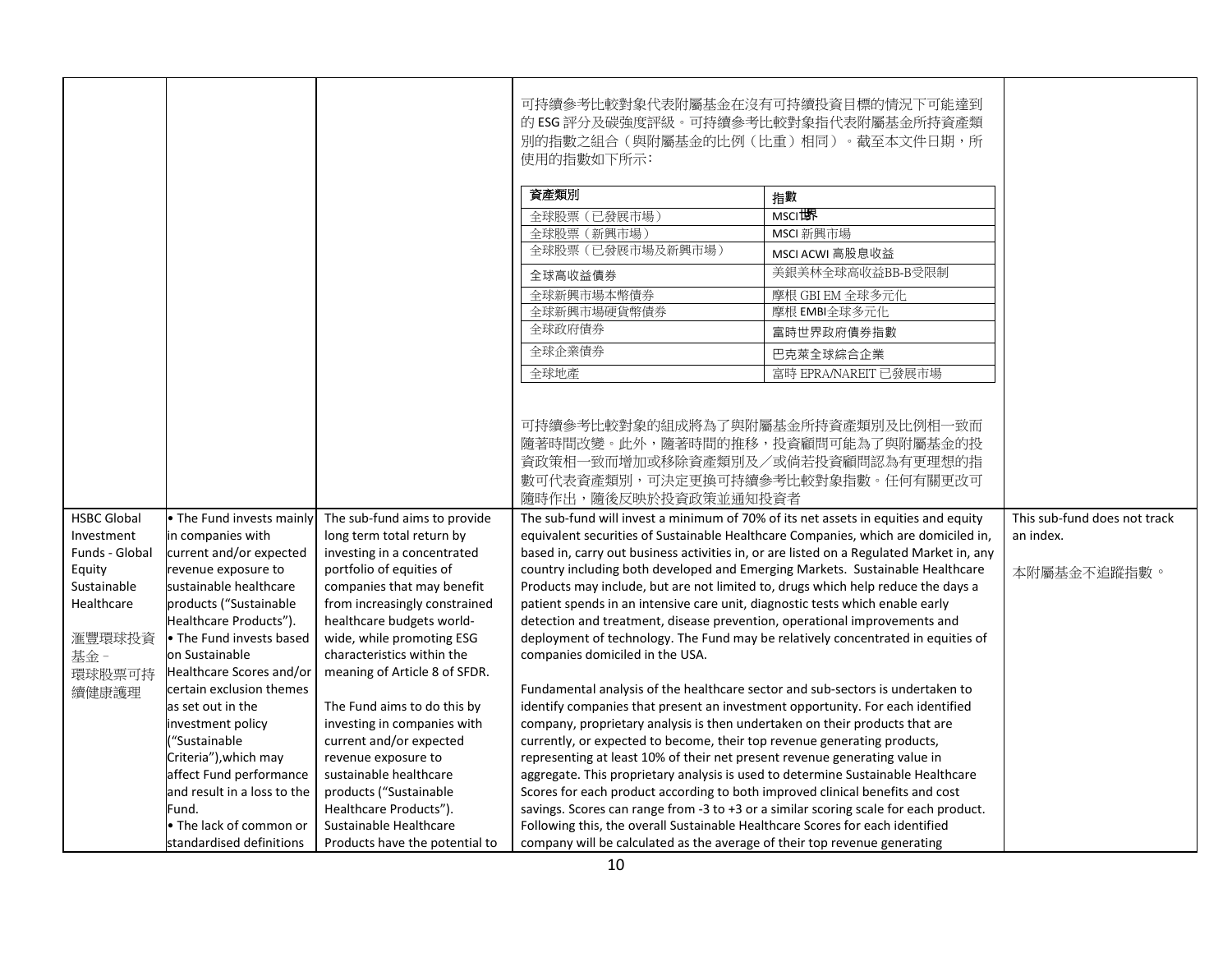| and labels regarding ESG    | improve value for money of             | products' Sustainable Healthcare Scores, weighted by their net present revenue         |  |
|-----------------------------|----------------------------------------|----------------------------------------------------------------------------------------|--|
| and/or sustainable          | healthcare spending through            | generating values. Companies with zero to positive Sustainable Healthcare Scores       |  |
| criteria may result in      | improved clinical benefits (e.g.       | are considered Sustainable Healthcare Companies.                                       |  |
| different approaches by     | improved clinical efficacy,            |                                                                                        |  |
| managers in the market      | safety) and/or cost savings            | When assessing companies' Sustainable Healthcare Scores, the Investment Adviser        |  |
| when integrating such       | through innovation (e.g. a             | may rely on expertise, research and information provided by well-established           |  |
| criteria into investment    | reduction in treatment costs,          | financial data providers (when available) and/or its own proprietary research.         |  |
| decisions.                  | reduction in ongoing                   |                                                                                        |  |
| • The Fund may invest in    | hospitalisation costs). Such           | The Fund will not invest in equities and equity equivalent securities of companies     |  |
| financial derivative        | companies ("Sustainable                | which have material exposure, exceeding a revenue exposure threshold, to specific      |  |
| instruments for             | Healthcare Companies") are             | excluded activities ("Excluded Activities"). These Excluded Activities are proprietary |  |
| investment purpose          | determined based on a HSBC             | to HSBC Asset Management (and its affiliates) and may include, but are not limited     |  |
| which may lead to higher    | proprietary analysis process           | to, the use of genetic manipulations affecting the germline of humans. The revenue     |  |
| volatility to its net asset | including sustainable                  | exposure threshold will depend on the specific Excluded Activity but will not be       |  |
| value.                      | healthcare scores ("Sustainable        | higher than 30% of the relevant company's total revenue. The Investment Adviser        |  |
| The Fund's investments      | Healthcare Scores"), as                | may rely on expertise, research and information provided by well-established           |  |
| may involve currency,       | described below. The Fund's            | financial data providers to identify companies exposed to these Excluded Activities.   |  |
| volatility, liquidity,      | aims are aligned with goal             |                                                                                        |  |
| general equity market       | three of the UN Sustainable            | After identifying the eligible investment universe, the Investment Adviser will        |  |
| risk, concentration risk in | Development Goals which is a           | construct a portfolio aiming to deliver long term total return.                        |  |
| health care sector and in   | social goal focused on good            |                                                                                        |  |
| certain countries/          | health and well-being.                 | 本附屬基金將至少70%的淨資產投資於在任何國家(包括成熟市場及新興市                                                     |  |
| regions, emerging           |                                        | 場)註冊、位於位於任何國家、在任何國家進行商業活動或在任何國家的受                                                      |  |
| markets, risk associated    |                                        | 規管市場上市的可持續健康護理公司的股票及等同股票的證券可持續健康護                                                      |  |
| with small/mid-             | 本附屬基金旨在透過投資可                           | 理產品可包括(但不限於)有助減少患者在深切治療部所花時間的藥物,可在早                                                    |  |
| capitalisation companies,   | 從全球日益受限制的健康護                           | 期檢測及治療的診斷測試,疾病預防、操作改進及科技部署。本基金可能相                                                      |  |
| risk of base currency       | 理預算中受益的公司股票組                           | 對集中投資於在美國註冊的公司的股票。                                                                     |  |
| hedged classes, RMB         | 合,提供長線總回報,同時                           |                                                                                        |  |
| denominated class risk,     | 促進歐盟 SFDR 第8條界定的                       | 對健康護理行業及子行業進行基本因素分析以識別旱現投資機會的公司。對                                                      |  |
| China A-shares/B-shares     | ESG 特點。                                | 於每間已識別的公司,對其目前或預期成為其最高創收產品的產品進行專有                                                      |  |
| and China A-share access    |                                        | 分析,這些產品合共佔其創收淨現值收益至少10%。專有分析用於根據經改                                                     |  |
| products, ChiNext Board     | 本基金旨在透過投資於目前                           |                                                                                        |  |
| and/or STAR Board and       | 及/或預期來自可持續健康                           | 善的臨床效益及成本節省來釐定每項產品的可持續健康護理評分。。隨後,                                                      |  |
| mainland China market       | 護理產品(「可持續健康護                           | 每間已識別的公司的整體可持續健康護理評分將按經其創收價值淨現值加權                                                      |  |
| risk. Investors may suffer  | 理產品」)的收益的公司,                           | 計算的其最高創收產品的平均可持續健康護理評分計算。可持續健康護理評                                                      |  |
| substantial loss of their   |                                        | 分從零到正數的公司被視為可持續健康護理公司。                                                                 |  |
| investments in the Fund.    | 達致此目標。可持續健康護                           |                                                                                        |  |
| · Investors should not      | 理產品具有潛力透過提高臨                           | 在評估公司的可持續健康護理評分時,投資顧問或會倚賴成熟金融數據提供                                                      |  |
| invest solely based on      | 床效益(例如提高臨床療                            | 商提供的專業知識、研究及資料(如有)及/或其自身的專有研究。                                                         |  |
|                             | factsheet and should read 效、安全性)及/或透過創 |                                                                                        |  |
| the offering documents      | 新節省成本(例如降低治療                           | 本基金不會投資於對特定除外活動(「除外活動」)擁有超出收入敞口閾值                                                      |  |
| for details.                | 成本、降低持續住院成本)                           | 的重大收入敞口的公司的股票或等同股票的證券。該等除外活動為滙豐投資                                                      |  |
| ·本基金主要投資於目                  | 來提升健康保健開支的性價                           | 管理(及其聯屬公司)專有,可能包括但不限於使用影響人類種係的基因編                                                      |  |
| 前及/或預期來自可持                  | 比。該等公司(「可持續健                           | 輯。收入敞口閾值將視具體的除外活動而定,但不會高於相關公司總收入的                                                      |  |
| 續健康護理產品(「可                  | 康護理公司」)由包括可持                           |                                                                                        |  |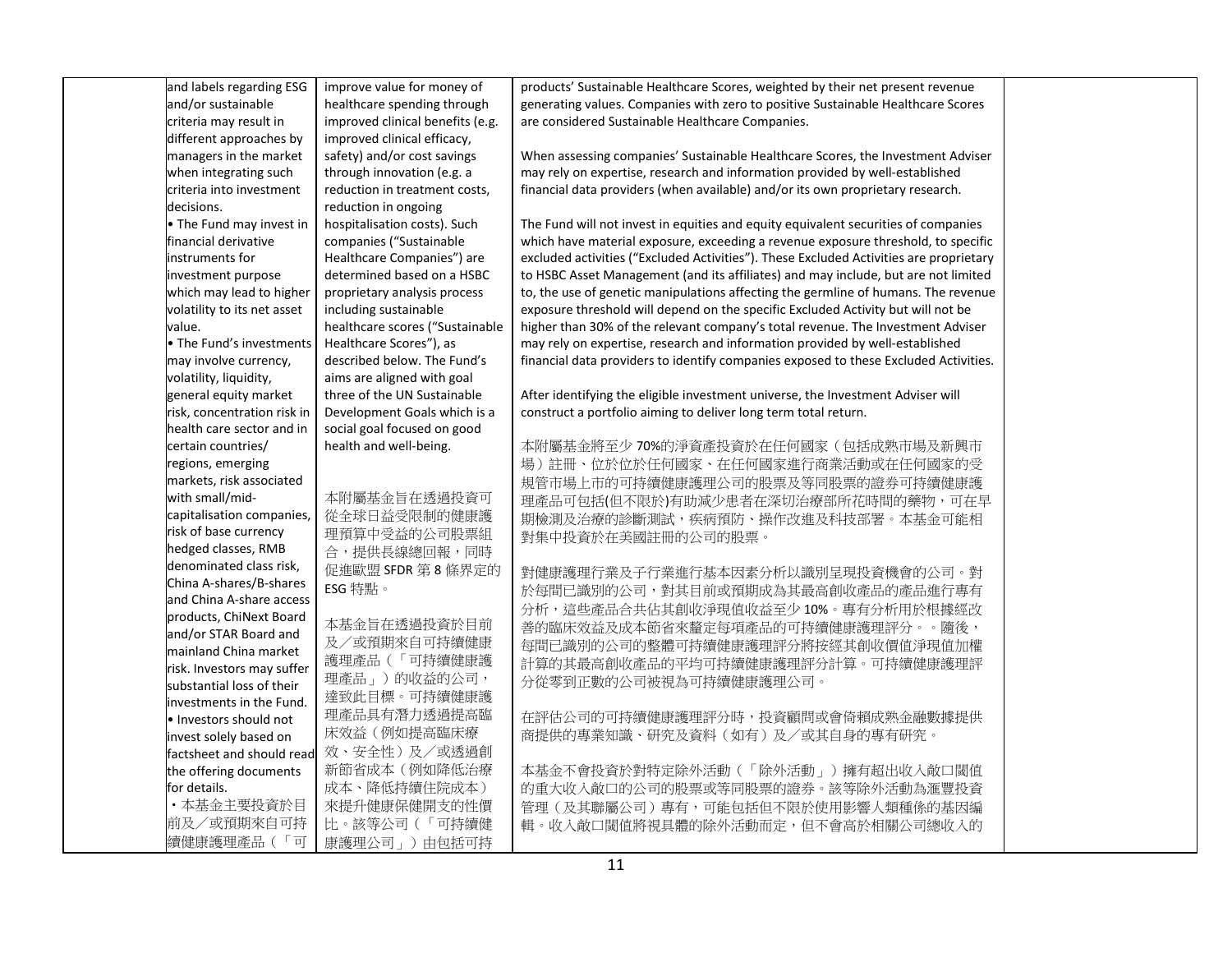| 持續健康護理產品」)    | 續健康護理評分(「健康護 | 30%。投資顧問或會倚賴成熟金融數據提供商提供的專業知識、研究及資料以 |  |
|---------------|--------------|-------------------------------------|--|
| 的收益的公司。       | 理評分」)在内的滙豐專有 | 識別涉及該等除外活動的公司。                      |  |
| •本基金根據可持續健    | 分析流程釐定,如下所述。 |                                     |  |
| 康護理評分及/或投資    | 本基金的目標符合《聯合國 | 在確定合符合條件的投資範圍之後,投資顧問將構建一個旨在實現長線總回   |  |
| 政策中列明的若干排除    | 可持續發展目標》的第三  | 報的投資組合。                             |  |
| 主題 (「可持續標     | 項,即專注於良好健康與福 |                                     |  |
| 準」)進行投資。使用    | 祉的社會目標。      |                                     |  |
| 可持續標準可能會影響    |              |                                     |  |
| 本基金的投資表現及導    |              |                                     |  |
| 致本基金蒙受損失。     |              |                                     |  |
| ·缺乏 ESG 及/或可持 |              |                                     |  |
| 續標準方面的通用或標    |              |                                     |  |
| 準定義及標籤可能導致    |              |                                     |  |
| 經理在將此等標準納入    |              |                                     |  |
| 投資決定時在市場上採    |              |                                     |  |
| 用不同的方法。       |              |                                     |  |
| ·本基金可投資於金融    |              |                                     |  |
| 衍生工具作投資用途,    |              |                                     |  |
| 可能使本基金的資產淨    |              |                                     |  |
| 值較波動。         |              |                                     |  |
| ·本基金之投資可能涉    |              |                                     |  |
| 及貨幣、波動性、流動    |              |                                     |  |
| 性、一般股票市場風     |              |                                     |  |
| 險、集中於健康護理行    |              |                                     |  |
| 業及若干國家/地區的    |              |                                     |  |
| 風險、新興市場、與中    |              |                                     |  |
| 小型公司有關的風險、    |              |                                     |  |
| 基本貨幣對沖股份類別    |              |                                     |  |
| 風險、人民幣計價類別    |              |                                     |  |
| 風險、中國A股/B股及   |              |                                     |  |
| 中國A股連接產品、與    |              |                                     |  |
| 創業板及/或科創板相    |              |                                     |  |
| 關的風險及中國內地市    |              |                                     |  |
| 場風險。投資者投資於    |              |                                     |  |
| 本基金可能蒙受重大損    |              |                                     |  |
| 失。            |              |                                     |  |
| • 投資者不應僅就此基   |              |                                     |  |
| 金便覽作出投資決定,    |              |                                     |  |
| 而應閱讀發行文件以獲    |              |                                     |  |
| 取詳細信息。        |              |                                     |  |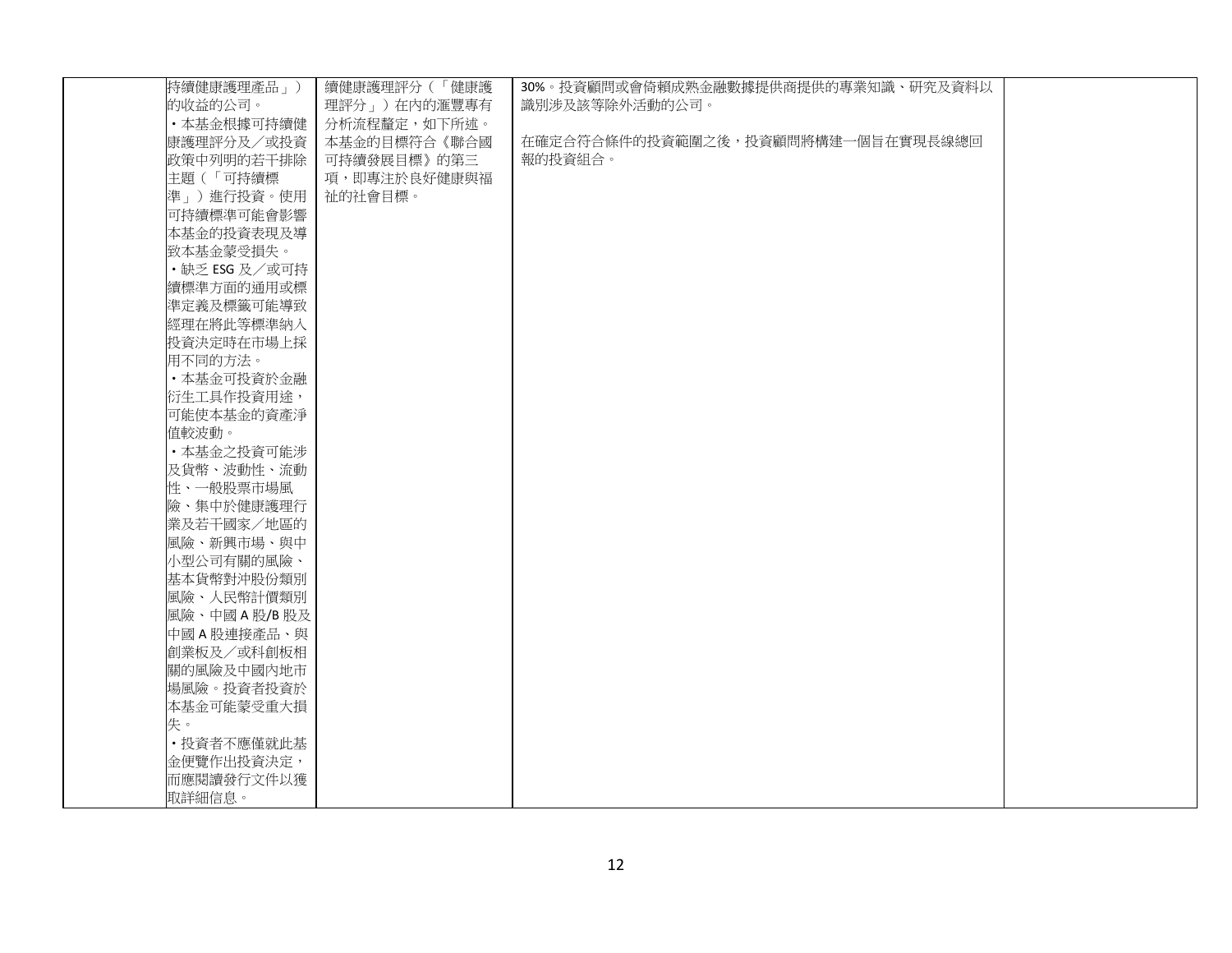| <b>HSBC Global</b><br>This sub-fund does not track<br>• The Fund invests mainly<br>The Sub-Fund aims to provide<br>The Fund invests in normal market conditions a minimum of 90% of its net assets in<br>income from dividends and<br>equities and equity equivalent securities of Sustainable Companies which are<br>Investment<br>in companies that may<br>an index.<br>Funds -<br>benefit over the long<br>long term capital growth by<br>domiciled in, based in, or carry out the larger part of their business activities in, any<br>Global<br>term from the<br>country including both developed markets and Emerging Markets. The Fund may<br>investing in companies that<br>本附屬基金不追蹤指數。<br>Sustainable<br>may benefit over the long term<br>transition to a more<br>also invest in eligible closed-ended Real Estate Investment Trusts ("REITs").<br>Long Term<br>sustainable global<br>from the transition to a more<br>Dividend<br>economy ("Sustainable<br>sustainable global economy<br>The Fund will not invest in equities and equity equivalent securities of companies<br>("Sustainable Companies"),<br>or REITs that have material exposure, exceeding a revenue exposure threshold, to<br>Companies").<br>滙豐環球投資<br>• The Fund invests based<br>thereby promoting ESG<br>specific excluded activities ("Excluded Activities"). These Excluded Activities are<br>on the sustainable criteria<br>characteristics within the<br>proprietary to HSBC and may include, but are not limited to, coal, unconventional<br>基金 -環球可<br>and/or certain exclusion<br>meaning of Article 8 of SFDR.<br>oil and gas extraction and tobacco and may change over time. The revenue<br>持續長期股息<br>themes as set out in the<br>exposure threshold will depend on the specific Excluded Activity but will not be<br>本附屬基金旨在透過投資可<br>higher than 30% of the relevant company's total revenue. The Investment Adviser<br>investment policy |
|---------------------------------------------------------------------------------------------------------------------------------------------------------------------------------------------------------------------------------------------------------------------------------------------------------------------------------------------------------------------------------------------------------------------------------------------------------------------------------------------------------------------------------------------------------------------------------------------------------------------------------------------------------------------------------------------------------------------------------------------------------------------------------------------------------------------------------------------------------------------------------------------------------------------------------------------------------------------------------------------------------------------------------------------------------------------------------------------------------------------------------------------------------------------------------------------------------------------------------------------------------------------------------------------------------------------------------------------------------------------------------------------------------------------------------------------------------------------------------------------------------------------------------------------------------------------------------------------------------------------------------------------------------------------------------------------------------------------------------------------------------------------------------------------------------------------------------------------------------------------------------------------------------------------------------------|
|                                                                                                                                                                                                                                                                                                                                                                                                                                                                                                                                                                                                                                                                                                                                                                                                                                                                                                                                                                                                                                                                                                                                                                                                                                                                                                                                                                                                                                                                                                                                                                                                                                                                                                                                                                                                                                                                                                                                       |
|                                                                                                                                                                                                                                                                                                                                                                                                                                                                                                                                                                                                                                                                                                                                                                                                                                                                                                                                                                                                                                                                                                                                                                                                                                                                                                                                                                                                                                                                                                                                                                                                                                                                                                                                                                                                                                                                                                                                       |
|                                                                                                                                                                                                                                                                                                                                                                                                                                                                                                                                                                                                                                                                                                                                                                                                                                                                                                                                                                                                                                                                                                                                                                                                                                                                                                                                                                                                                                                                                                                                                                                                                                                                                                                                                                                                                                                                                                                                       |
|                                                                                                                                                                                                                                                                                                                                                                                                                                                                                                                                                                                                                                                                                                                                                                                                                                                                                                                                                                                                                                                                                                                                                                                                                                                                                                                                                                                                                                                                                                                                                                                                                                                                                                                                                                                                                                                                                                                                       |
|                                                                                                                                                                                                                                                                                                                                                                                                                                                                                                                                                                                                                                                                                                                                                                                                                                                                                                                                                                                                                                                                                                                                                                                                                                                                                                                                                                                                                                                                                                                                                                                                                                                                                                                                                                                                                                                                                                                                       |
|                                                                                                                                                                                                                                                                                                                                                                                                                                                                                                                                                                                                                                                                                                                                                                                                                                                                                                                                                                                                                                                                                                                                                                                                                                                                                                                                                                                                                                                                                                                                                                                                                                                                                                                                                                                                                                                                                                                                       |
|                                                                                                                                                                                                                                                                                                                                                                                                                                                                                                                                                                                                                                                                                                                                                                                                                                                                                                                                                                                                                                                                                                                                                                                                                                                                                                                                                                                                                                                                                                                                                                                                                                                                                                                                                                                                                                                                                                                                       |
|                                                                                                                                                                                                                                                                                                                                                                                                                                                                                                                                                                                                                                                                                                                                                                                                                                                                                                                                                                                                                                                                                                                                                                                                                                                                                                                                                                                                                                                                                                                                                                                                                                                                                                                                                                                                                                                                                                                                       |
|                                                                                                                                                                                                                                                                                                                                                                                                                                                                                                                                                                                                                                                                                                                                                                                                                                                                                                                                                                                                                                                                                                                                                                                                                                                                                                                                                                                                                                                                                                                                                                                                                                                                                                                                                                                                                                                                                                                                       |
|                                                                                                                                                                                                                                                                                                                                                                                                                                                                                                                                                                                                                                                                                                                                                                                                                                                                                                                                                                                                                                                                                                                                                                                                                                                                                                                                                                                                                                                                                                                                                                                                                                                                                                                                                                                                                                                                                                                                       |
|                                                                                                                                                                                                                                                                                                                                                                                                                                                                                                                                                                                                                                                                                                                                                                                                                                                                                                                                                                                                                                                                                                                                                                                                                                                                                                                                                                                                                                                                                                                                                                                                                                                                                                                                                                                                                                                                                                                                       |
|                                                                                                                                                                                                                                                                                                                                                                                                                                                                                                                                                                                                                                                                                                                                                                                                                                                                                                                                                                                                                                                                                                                                                                                                                                                                                                                                                                                                                                                                                                                                                                                                                                                                                                                                                                                                                                                                                                                                       |
|                                                                                                                                                                                                                                                                                                                                                                                                                                                                                                                                                                                                                                                                                                                                                                                                                                                                                                                                                                                                                                                                                                                                                                                                                                                                                                                                                                                                                                                                                                                                                                                                                                                                                                                                                                                                                                                                                                                                       |
| may rely on expertise, research and information provided by well-established<br>"Sustainable Criteria"),<br>能在長期受惠於向更可持續                                                                                                                                                                                                                                                                                                                                                                                                                                                                                                                                                                                                                                                                                                                                                                                                                                                                                                                                                                                                                                                                                                                                                                                                                                                                                                                                                                                                                                                                                                                                                                                                                                                                                                                                                                                                              |
| which may affect Fund<br>financial data providers to identify companies exposed to these Excluded Activities.<br>的環球經濟轉型的公司                                                                                                                                                                                                                                                                                                                                                                                                                                                                                                                                                                                                                                                                                                                                                                                                                                                                                                                                                                                                                                                                                                                                                                                                                                                                                                                                                                                                                                                                                                                                                                                                                                                                                                                                                                                                           |
| performance and result in<br>(「可持續公司」),提供                                                                                                                                                                                                                                                                                                                                                                                                                                                                                                                                                                                                                                                                                                                                                                                                                                                                                                                                                                                                                                                                                                                                                                                                                                                                                                                                                                                                                                                                                                                                                                                                                                                                                                                                                                                                                                                                                             |
| a loss to the Fund.<br>After excluding ineligible investments as mentioned above, the Investment Adviser<br>來自股息的收益及長期資本                                                                                                                                                                                                                                                                                                                                                                                                                                                                                                                                                                                                                                                                                                                                                                                                                                                                                                                                                                                                                                                                                                                                                                                                                                                                                                                                                                                                                                                                                                                                                                                                                                                                                                                                                                                                              |
| • The lack of common or<br>conducts proprietary research to assess and grade certain sustainability criteria<br>增長,從而促進 SFDR 第8條                                                                                                                                                                                                                                                                                                                                                                                                                                                                                                                                                                                                                                                                                                                                                                                                                                                                                                                                                                                                                                                                                                                                                                                                                                                                                                                                                                                                                                                                                                                                                                                                                                                                                                                                                                                                      |
| standardised definitions<br>according to a 3-point scale, or similar grading scale. Sustainability criteria are<br>界定的 ESG 特點。                                                                                                                                                                                                                                                                                                                                                                                                                                                                                                                                                                                                                                                                                                                                                                                                                                                                                                                                                                                                                                                                                                                                                                                                                                                                                                                                                                                                                                                                                                                                                                                                                                                                                                                                                                                                        |
| and labels regarding ESG<br>subject to ongoing research and may change over time but may include                                                                                                                                                                                                                                                                                                                                                                                                                                                                                                                                                                                                                                                                                                                                                                                                                                                                                                                                                                                                                                                                                                                                                                                                                                                                                                                                                                                                                                                                                                                                                                                                                                                                                                                                                                                                                                      |
| and/or sustainable<br>sustainability of practices and culture, sustainability of business model,                                                                                                                                                                                                                                                                                                                                                                                                                                                                                                                                                                                                                                                                                                                                                                                                                                                                                                                                                                                                                                                                                                                                                                                                                                                                                                                                                                                                                                                                                                                                                                                                                                                                                                                                                                                                                                      |
| criteria may result in<br>sustainability of products. The Investment Adviser will then consider a company's                                                                                                                                                                                                                                                                                                                                                                                                                                                                                                                                                                                                                                                                                                                                                                                                                                                                                                                                                                                                                                                                                                                                                                                                                                                                                                                                                                                                                                                                                                                                                                                                                                                                                                                                                                                                                           |
| different approaches by<br>sustainability criteria grades and its alignment with UN Sustainable Development                                                                                                                                                                                                                                                                                                                                                                                                                                                                                                                                                                                                                                                                                                                                                                                                                                                                                                                                                                                                                                                                                                                                                                                                                                                                                                                                                                                                                                                                                                                                                                                                                                                                                                                                                                                                                           |
| managers in the market<br>Goals to come to an initial conclusion as to whether a company is considered a                                                                                                                                                                                                                                                                                                                                                                                                                                                                                                                                                                                                                                                                                                                                                                                                                                                                                                                                                                                                                                                                                                                                                                                                                                                                                                                                                                                                                                                                                                                                                                                                                                                                                                                                                                                                                              |
| when integrating such<br>Sustainable Company. The company will need to align with at least one UN                                                                                                                                                                                                                                                                                                                                                                                                                                                                                                                                                                                                                                                                                                                                                                                                                                                                                                                                                                                                                                                                                                                                                                                                                                                                                                                                                                                                                                                                                                                                                                                                                                                                                                                                                                                                                                     |
| criteria into investment<br>Sustainable Development Goal and will typically have achieved top grades for the                                                                                                                                                                                                                                                                                                                                                                                                                                                                                                                                                                                                                                                                                                                                                                                                                                                                                                                                                                                                                                                                                                                                                                                                                                                                                                                                                                                                                                                                                                                                                                                                                                                                                                                                                                                                                          |
| decisions.<br>majority of its sustainability criteria for the Investment Adviser to give such an                                                                                                                                                                                                                                                                                                                                                                                                                                                                                                                                                                                                                                                                                                                                                                                                                                                                                                                                                                                                                                                                                                                                                                                                                                                                                                                                                                                                                                                                                                                                                                                                                                                                                                                                                                                                                                      |
| . The Fund may invest in<br>initial conclusion that it is a Sustainable Company. Finally, the Investment Adviser                                                                                                                                                                                                                                                                                                                                                                                                                                                                                                                                                                                                                                                                                                                                                                                                                                                                                                                                                                                                                                                                                                                                                                                                                                                                                                                                                                                                                                                                                                                                                                                                                                                                                                                                                                                                                      |
| financial derivative<br>will compare its initial conclusion to ESG scores provided by well-established                                                                                                                                                                                                                                                                                                                                                                                                                                                                                                                                                                                                                                                                                                                                                                                                                                                                                                                                                                                                                                                                                                                                                                                                                                                                                                                                                                                                                                                                                                                                                                                                                                                                                                                                                                                                                                |
| instruments for<br>financial data providers. Where ESG scores corroborate the Investment Adviser's                                                                                                                                                                                                                                                                                                                                                                                                                                                                                                                                                                                                                                                                                                                                                                                                                                                                                                                                                                                                                                                                                                                                                                                                                                                                                                                                                                                                                                                                                                                                                                                                                                                                                                                                                                                                                                    |
| initial conclusion, the conclusion will be considered final. Where ESG scores do not<br>investment purpose                                                                                                                                                                                                                                                                                                                                                                                                                                                                                                                                                                                                                                                                                                                                                                                                                                                                                                                                                                                                                                                                                                                                                                                                                                                                                                                                                                                                                                                                                                                                                                                                                                                                                                                                                                                                                            |
| which may lead to higher<br>corroborate the Investment Adviser's initial conclusion then the Investment                                                                                                                                                                                                                                                                                                                                                                                                                                                                                                                                                                                                                                                                                                                                                                                                                                                                                                                                                                                                                                                                                                                                                                                                                                                                                                                                                                                                                                                                                                                                                                                                                                                                                                                                                                                                                               |
| volatility to its net asset<br>Adviser will consider the reasons but may still finally conclude it is a Sustainable                                                                                                                                                                                                                                                                                                                                                                                                                                                                                                                                                                                                                                                                                                                                                                                                                                                                                                                                                                                                                                                                                                                                                                                                                                                                                                                                                                                                                                                                                                                                                                                                                                                                                                                                                                                                                   |
| value.<br>Company if it considers that ESG scores do not accurately reflect a company's                                                                                                                                                                                                                                                                                                                                                                                                                                                                                                                                                                                                                                                                                                                                                                                                                                                                                                                                                                                                                                                                                                                                                                                                                                                                                                                                                                                                                                                                                                                                                                                                                                                                                                                                                                                                                                               |
| • The Fund may pay<br>sustainability profile.                                                                                                                                                                                                                                                                                                                                                                                                                                                                                                                                                                                                                                                                                                                                                                                                                                                                                                                                                                                                                                                                                                                                                                                                                                                                                                                                                                                                                                                                                                                                                                                                                                                                                                                                                                                                                                                                                         |
| dividends out of capital.                                                                                                                                                                                                                                                                                                                                                                                                                                                                                                                                                                                                                                                                                                                                                                                                                                                                                                                                                                                                                                                                                                                                                                                                                                                                                                                                                                                                                                                                                                                                                                                                                                                                                                                                                                                                                                                                                                             |
| Dividend is not<br>More information on HSBC Asset Management's responsible investing policies is                                                                                                                                                                                                                                                                                                                                                                                                                                                                                                                                                                                                                                                                                                                                                                                                                                                                                                                                                                                                                                                                                                                                                                                                                                                                                                                                                                                                                                                                                                                                                                                                                                                                                                                                                                                                                                      |
| available at https://www.assetmanagement.hsbc.com.hk/en/individual-<br>guaranteed and may                                                                                                                                                                                                                                                                                                                                                                                                                                                                                                                                                                                                                                                                                                                                                                                                                                                                                                                                                                                                                                                                                                                                                                                                                                                                                                                                                                                                                                                                                                                                                                                                                                                                                                                                                                                                                                             |
| investor/about-us/responsible-investing/policies (the website has not been<br>result in capital erosion                                                                                                                                                                                                                                                                                                                                                                                                                                                                                                                                                                                                                                                                                                                                                                                                                                                                                                                                                                                                                                                                                                                                                                                                                                                                                                                                                                                                                                                                                                                                                                                                                                                                                                                                                                                                                               |
| and reduction in net asset<br>reviewed by the SFC).                                                                                                                                                                                                                                                                                                                                                                                                                                                                                                                                                                                                                                                                                                                                                                                                                                                                                                                                                                                                                                                                                                                                                                                                                                                                                                                                                                                                                                                                                                                                                                                                                                                                                                                                                                                                                                                                                   |
| value.                                                                                                                                                                                                                                                                                                                                                                                                                                                                                                                                                                                                                                                                                                                                                                                                                                                                                                                                                                                                                                                                                                                                                                                                                                                                                                                                                                                                                                                                                                                                                                                                                                                                                                                                                                                                                                                                                                                                |
| • The Fund's investments<br>The Investment Adviser's proprietary research will also consider each Sustainable                                                                                                                                                                                                                                                                                                                                                                                                                                                                                                                                                                                                                                                                                                                                                                                                                                                                                                                                                                                                                                                                                                                                                                                                                                                                                                                                                                                                                                                                                                                                                                                                                                                                                                                                                                                                                         |
| Company's cash profitability and overall financial profile as it might evolve over the<br>may involve currency,                                                                                                                                                                                                                                                                                                                                                                                                                                                                                                                                                                                                                                                                                                                                                                                                                                                                                                                                                                                                                                                                                                                                                                                                                                                                                                                                                                                                                                                                                                                                                                                                                                                                                                                                                                                                                       |
| long-term under multiple scenarios, which may include but are not limited to<br>volatility, liquidity,                                                                                                                                                                                                                                                                                                                                                                                                                                                                                                                                                                                                                                                                                                                                                                                                                                                                                                                                                                                                                                                                                                                                                                                                                                                                                                                                                                                                                                                                                                                                                                                                                                                                                                                                                                                                                                |
| general equity market                                                                                                                                                                                                                                                                                                                                                                                                                                                                                                                                                                                                                                                                                                                                                                                                                                                                                                                                                                                                                                                                                                                                                                                                                                                                                                                                                                                                                                                                                                                                                                                                                                                                                                                                                                                                                                                                                                                 |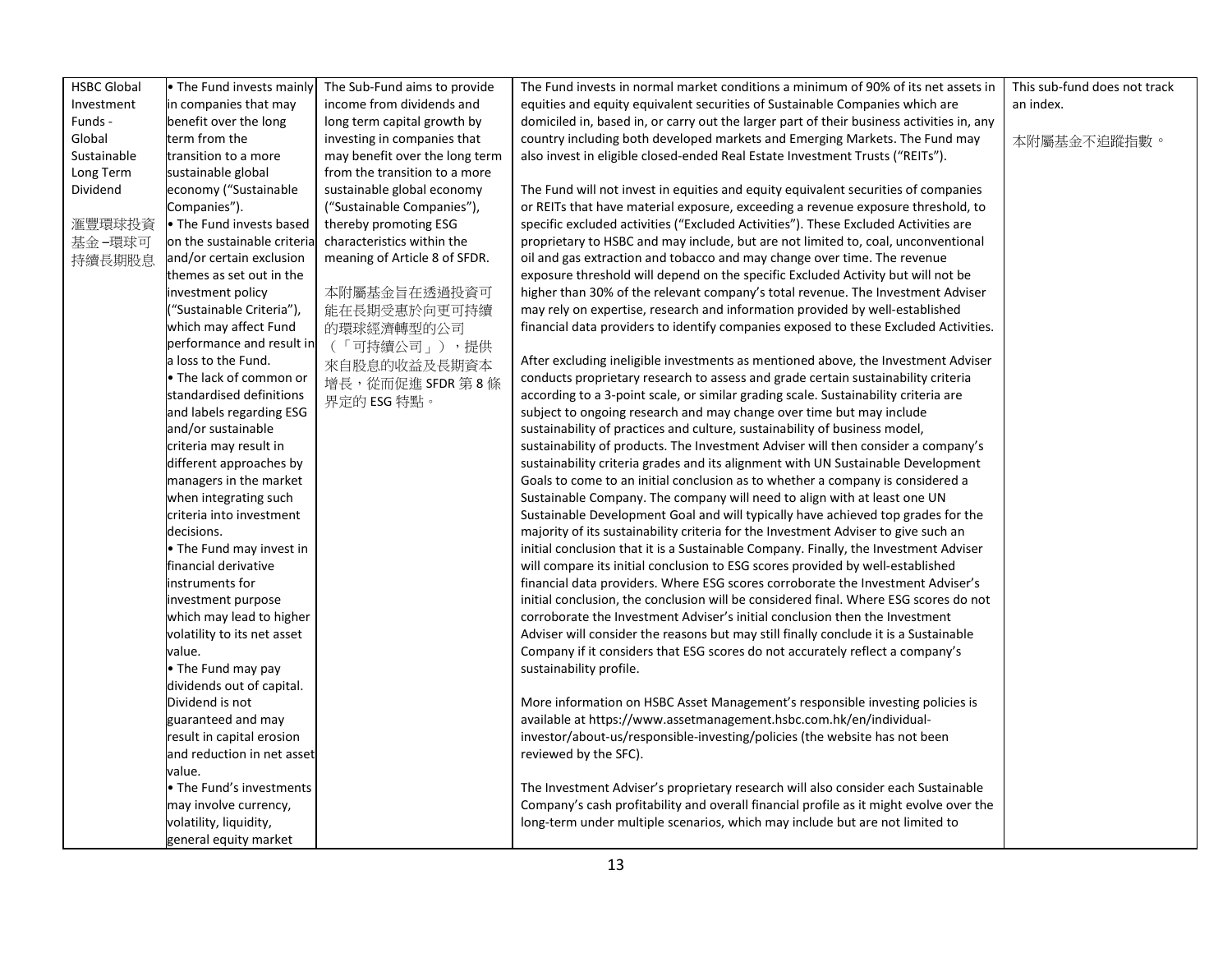| risk, emerging markets,   |
|---------------------------|
| risk associated with      |
| small/mid-capitalisation  |
| companies and             |
| investment strategy on    |
| long term equity risk.    |
| Investors may suffer      |
| substantial loss of their |
| investments in the Fund.  |
| · Investors should not    |
| invest solely based on    |
| factsheet and should read |
| the offering documents    |
| for details.              |
| ·本基金主要投資於長                |
| 期受惠於向更可持續的                |
| 環球經濟轉型的公司                 |
| (「可持續公司」)。                |
| ・本基金可根據投資政                |
| 策所列 ESG 及/或可持             |
| 續標準及/或ESG評級               |
| 及/或特定的納入/除                |
| 外主題(「可持續標                 |
| 準」)進行投資。使用                |
| 可持續標準可能會影響                |
| 本基金的投資表現及導                |
| 致本基金蒙受損失。                 |
| · 缺乏 ESG 及/或可持            |
| 續標準缺乏通用或標準                |
| 的定義及標識,這可能                |
| 導致市場上的經理在將                |
| 該標準納入投資決策時                |
| 採用不同的方法。                  |
| ·本基金可投資於金融                |
| 衍生工具作投資用途,                |
| 可能使本基金的資產淨                |
| 值較波動。                     |
| ·本基金可從資本中撥                |
| 付股息。派息不獲保證                |
|                           |
| 及會導致資本蠶食及資                |
| 產淨值減少。                    |
| · 本基金之投資可能涉               |
| 及貨幣、波動性、流動                |

fundamental scenarios, macro scenarios, and sustainability-driven scenarios (e.g. demographic, resource scarcity, pollution and climate change scenarios).

The Investment Adviser will then construct a concentrated portfolio of Sustainable Companies aiming for dividend income as well as long-term growth.

本基金於正常市況下將其至少 90%的淨資產投資於在任何國家(包括已發展 市場及新興市場)註冊、位於該處或在該處進行大部分商業活動的可持續公 司的股票及等同股票的證券。本基金亦可投資於合資格封閉式房地產投資信 託 基 金 ( 「REITs 」 ) 。

本基金不會投資於對特定除外活動(「除外活動」)擁有超出收入敞口閾值 的重大收入敞口的公司或 REIT 的股票或等同股票的證券。該等除外活動為滙 豐專有,可能包括但不限於煤炭、非傳統油氣開採及煙草,並可能隨著時間 變更。收入敞口閾值將取決於特定除外活動,但將不高於相關公司總收入的 30%。投資顧問可能倚賴成熟的金融數據提供商提供的專業知識、研究及資 料,以識別涉及該等除外活動的公司。

在排除非合資格投資範圍後,投資顧問會進行專有研究,以評估公司的若干 可持續發展準則,從而識別合資格可持續公司。可持續發展準則取決於持續 進行的研究的結果並可能隨著時間變更,但可能包括常規與文化的可持續發 展、業務模式的可持續發展、產品的可持續發展及與《聯合國可持續發展目 標》的一致性。投資顧問可能參考由成熟的金融數據提供商提供的 ESG 評 分,以證實其定性研究結果。投資顧問經評估各項可持續發展準則後所釐定 的具備同類最佳基本可持續發展結果的公司 ( 同時經 ESG 評分證實 ) 將會被 視為可持續公司。此外,倘若投資顧問認為 ESG 評分並未準確反映公司的可 持續發展狀況,則具備同類最佳基本可持續發展結果但並未被 ESG 評分證實 的公司亦可能被視為可持續公司。在排除上文所述非合資格投資後,投資顧 問會按照 3 分量表或類似的評分量表進行專有研究,以就若干可持續發展準 則進行評估及評分。可持續發展準則取決於持續進行的研究並可能隨著時間 變更,但可能包括常規與文化的可持續發展、業務模式的可持續發展、產品 的可持續發展。投資顧問其後將考慮公司的可持續發展準則評分及其與《聯 合國可持續發展目標》 的一致性,從而就公司是否被視為可持續公司得出初 步結論。公司將需要符合至少一項《聯合國可持續發展目標》,而其大部分 可持續發展準則評分一般均名列前茅,方會令投資顧問得出該公司屬於可持 續公司的初步結論。最後,投資顧問會將其初步結論與由成熟的金融數據提 供商提供的 ESG 評分進行比較。倘若 ESG 評分能夠證實投資顧問的初步結 論,則該結論將被視為最終結論。倘若 ESG 評分未能證實投資顧問的初步結 論,則投資顧問將考慮有關原因,但若投資顧問認為 ESG 評分並未準確反映 公司的可持續發展狀況,其最終仍可能得出該公司屬可持續公司的結論。